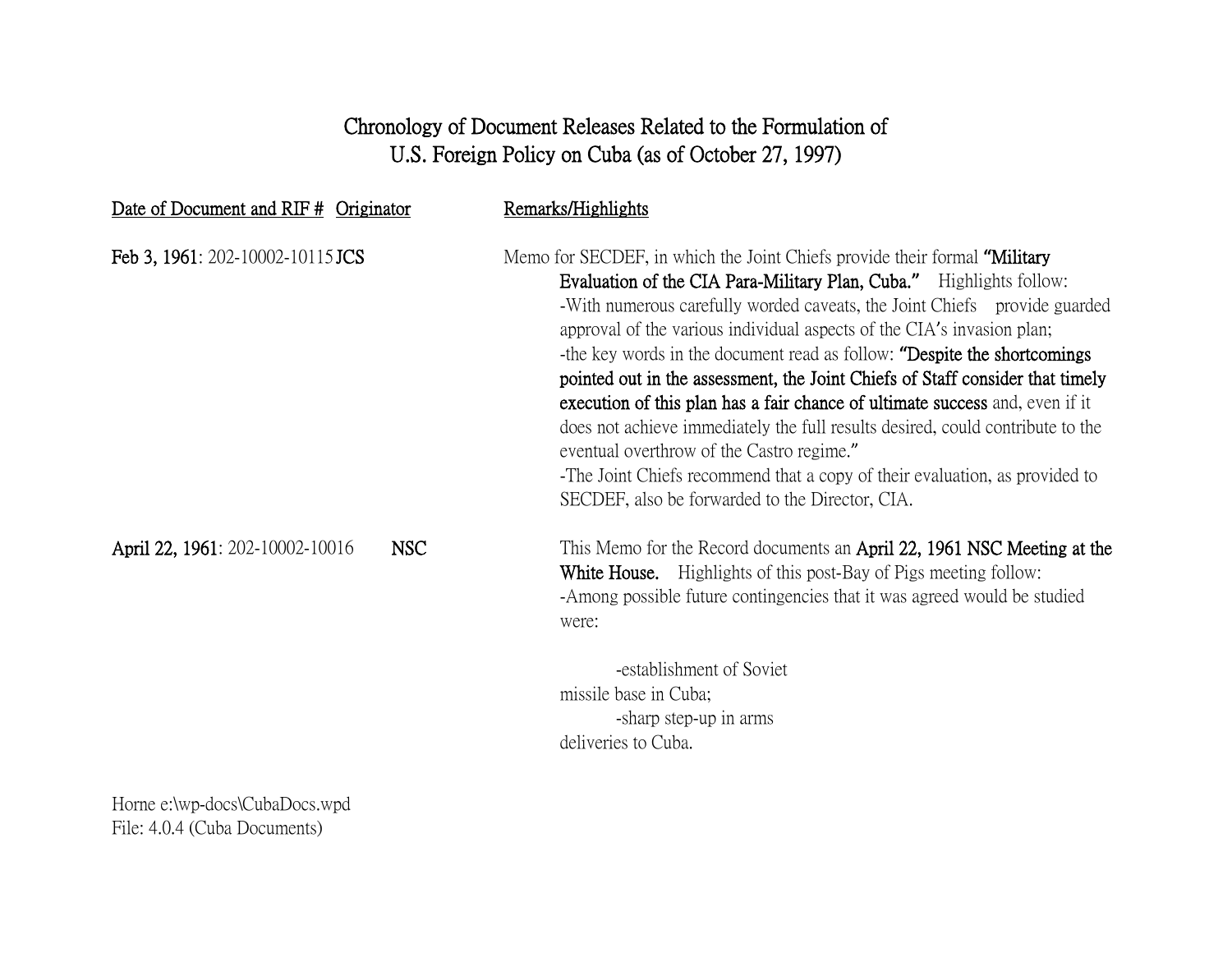-The President publicly read a letter to the Vice President in regard to his committee on Space. (Note: this is almost surely the famous April 20, 1961 Memorandum for the Vice President, signed by President Kennedy, which asks for a report at the earliest possible moment that would identify a specific endeavor in which the U.S. could beat the Soviets in space achievement *(i.e.*, promise "dramatic results in which we could win"); landing a man on the moon is one of the options JFK offers as a possibility for study.)

Feb-August 1962: 202-10002-10104 JCS This voluminous 197-page **"**Northwoods**"** Case File (#3360, established Feb 7, 1962) contains several JCS documents and papers related to JCS recommendations to the Secretary of Defense that the United States should adopt a national policy of early military intervention in Cuba, and should invade Cuba as soon as possible, and provides a wide variety of pretexts that could be used to justify that overt military intervention. Highlights follow: -The various papers and studies appear to have been stimulated by taskings from the Chief of Operations, Operation Mongoose (Brigadier General E. G. Lansdale, USAF);

> -Unlike their rather lukewarm and highly qualified support for the CIA's Bay of Pigs plan (see Feb 3, 1961 document cited above), the Joint Chiefs appear to be truly enthusiastic, and of one mind, in regard to their repeated recommendations to SECDEF and Lansdale throughout Feb-August 1962 to unilaterally invade Cuba with U.S. forces.

-JCS 1969/303, dated February 7, 1962 and approved by the JCS on Feb 8, 1961, and titled "Position of Department of Defense, Cuba Project," warns that: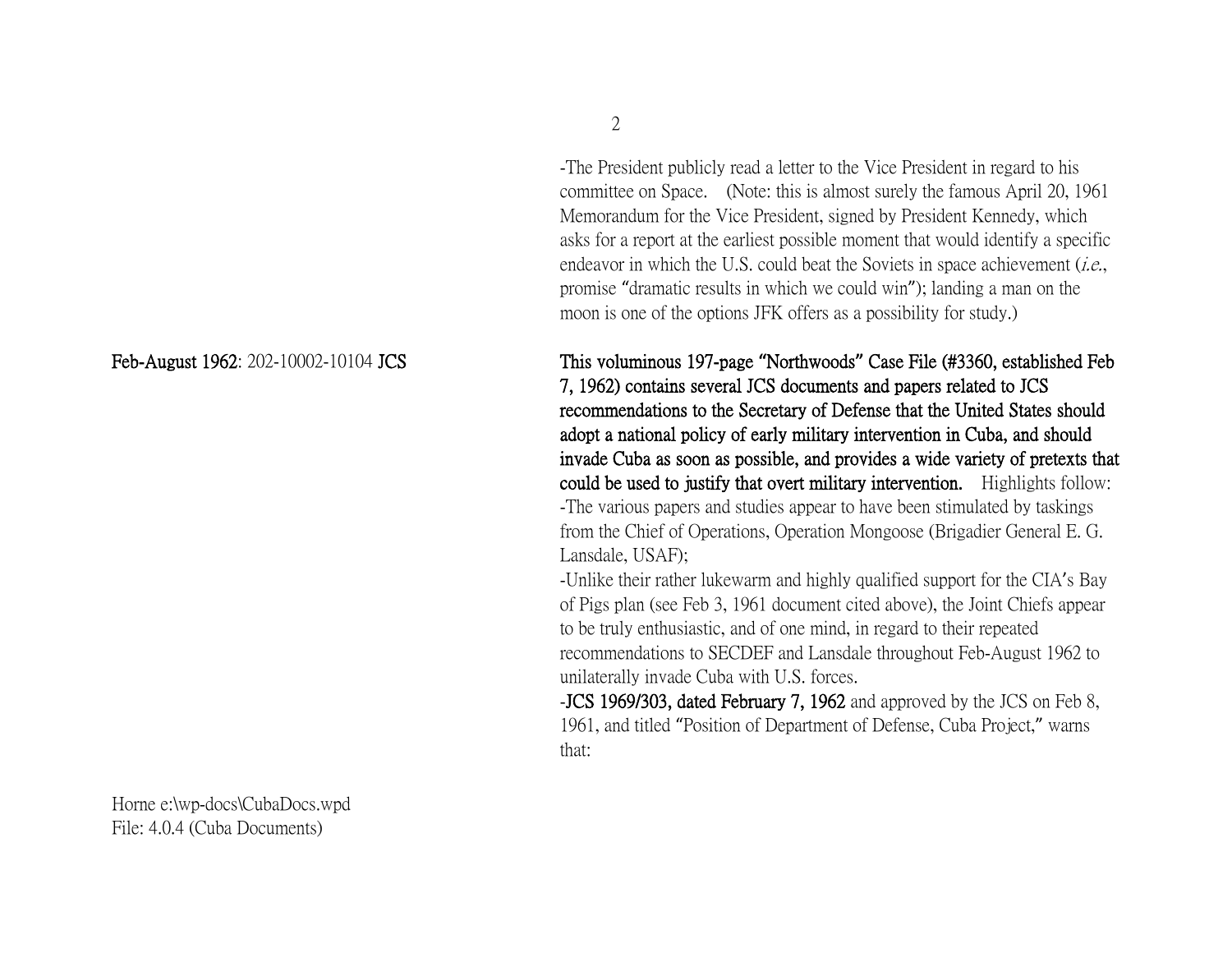-the Soviets could establish land, sea and air bases in Cuba;

-the Soviets could provide

Castro with missiles with nuclear warheads, or furnish the missiles and maintain joint control of the nuclear warheads.

The Chiefs conclude that the communist regime in Cuba is incompatible with the minimum security requirements of the Western Hemisphere, and state the DOD is prepared to overtly support any popular movement in Cuba to install a govt acceptable to the U.S., and believe this would not precipitate general war if certain conditions are met. They offer up as the mode of potential military intervention either OPLAN 314-61 (simultaneous amphibious and airborne assault within 18 days of the execution order), or OPLAN 316-61 (designed for a faster commitment of U.S. forces, via an airborne assault within 5 days of execute order, but projecting forces into Cuba more gradually than OPLAN 314-61).

-JCS 1969/321, dated March 12, 1962, approved by the JCS on March 13, 1962, in response to a Lansdale tasking, states that "...inasmuch as the ultimate objective is overt military intervention, it is recommended that primary responsibility for developing military and para-military aspects of the plan for both overt and covert military operations be assigned the Joint Chiefs of Staff." Furthermore, the "Annex to Appendix to Enclosure A" is titled "Pretexts to Justify U.S. Military Intervention in Cuba," and among several ideas, proposes the following options:

-blowing up a U.S. ship in Guantanamo Bay and blaming it on Cuba;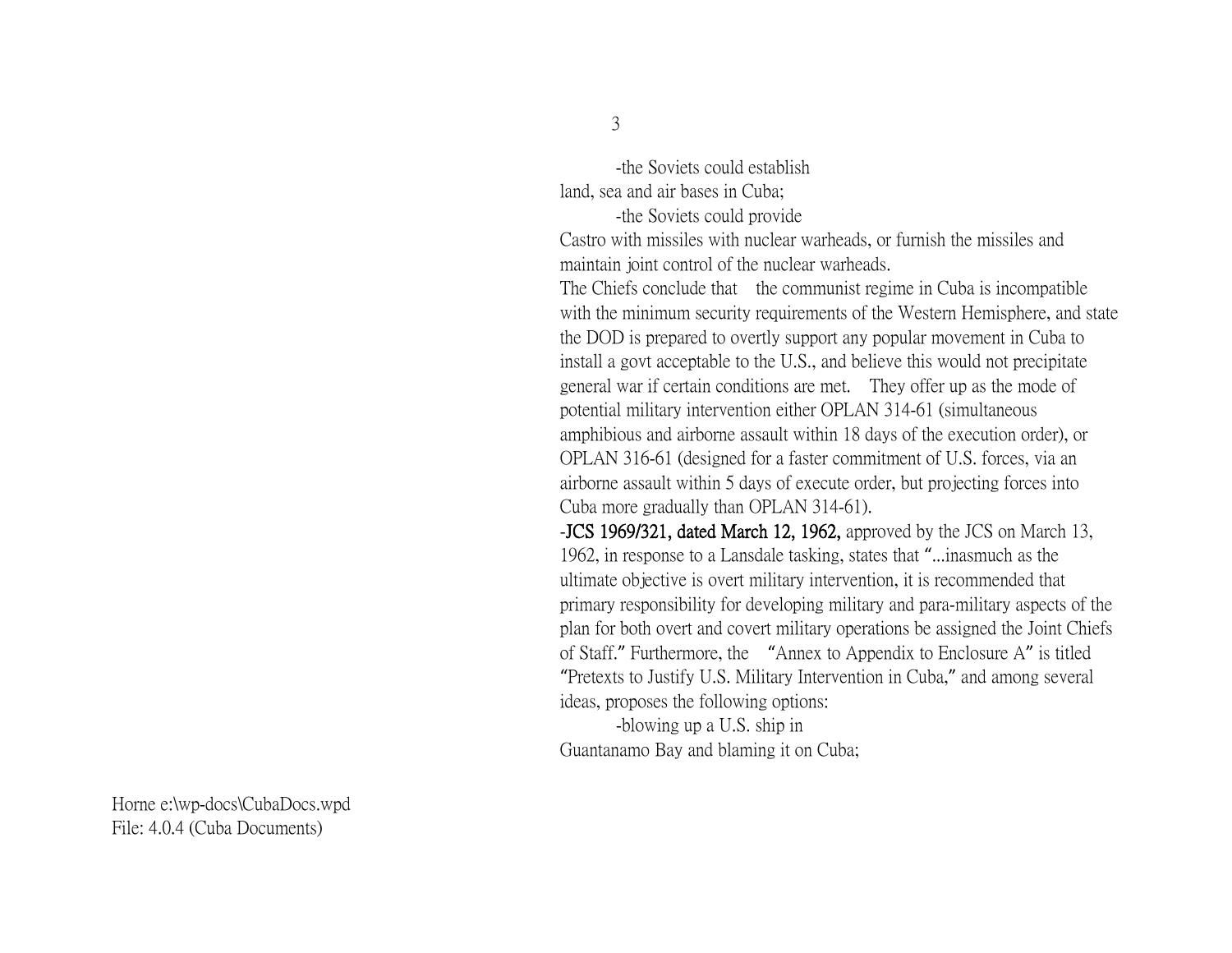-painting a U. S. F-86 fighter jet like a Cuban MIG and having it simulate attacks on a civilian airliner in flight;

-blowing up a full-sized,

but unmanned "drone" civilian chartered airliner over Cuba with an installed bomb and blaming it on an attack by a Cuban MIG;

-creating an incident

which will convincingly make it appear as if Cuban MIGs have destroyed a USAF aircraft over international waters with an unprovoked attack, by dumping F-101 parts 15-20 miles from the Cuban coast following a simulated dogfight in the air by U.S. planes broadcasting scripted radio chatter.

-Lyman Lemnitzer Memo for SECDEF dated March 13, 1962, titled

**"**Justification for U.S. Military Intervention in Cuba,**"** recommends that the "proposed memo" [JCS 1969/321, discussed immediately above] "be forwarded" [to Lansdale] "as a preliminary submission suitable for planning purposes," and that the JCS be given the primary responsibility within the U.S. government for justifying the desired, and expected, U.S. military intervention in Cuba.

-JCS 1969/335, dated April 9, 1962 and approved by the JCS on April 10, 1961, recommends to SECDEF that:

-If 100 or more Bay of Pigs

prisoners are executed by Cuban government, that this be used as justification for U.S. invasion;

-That if used, OPLAN

314-61, which would allow a full-scale invasion following 18 days' prep time,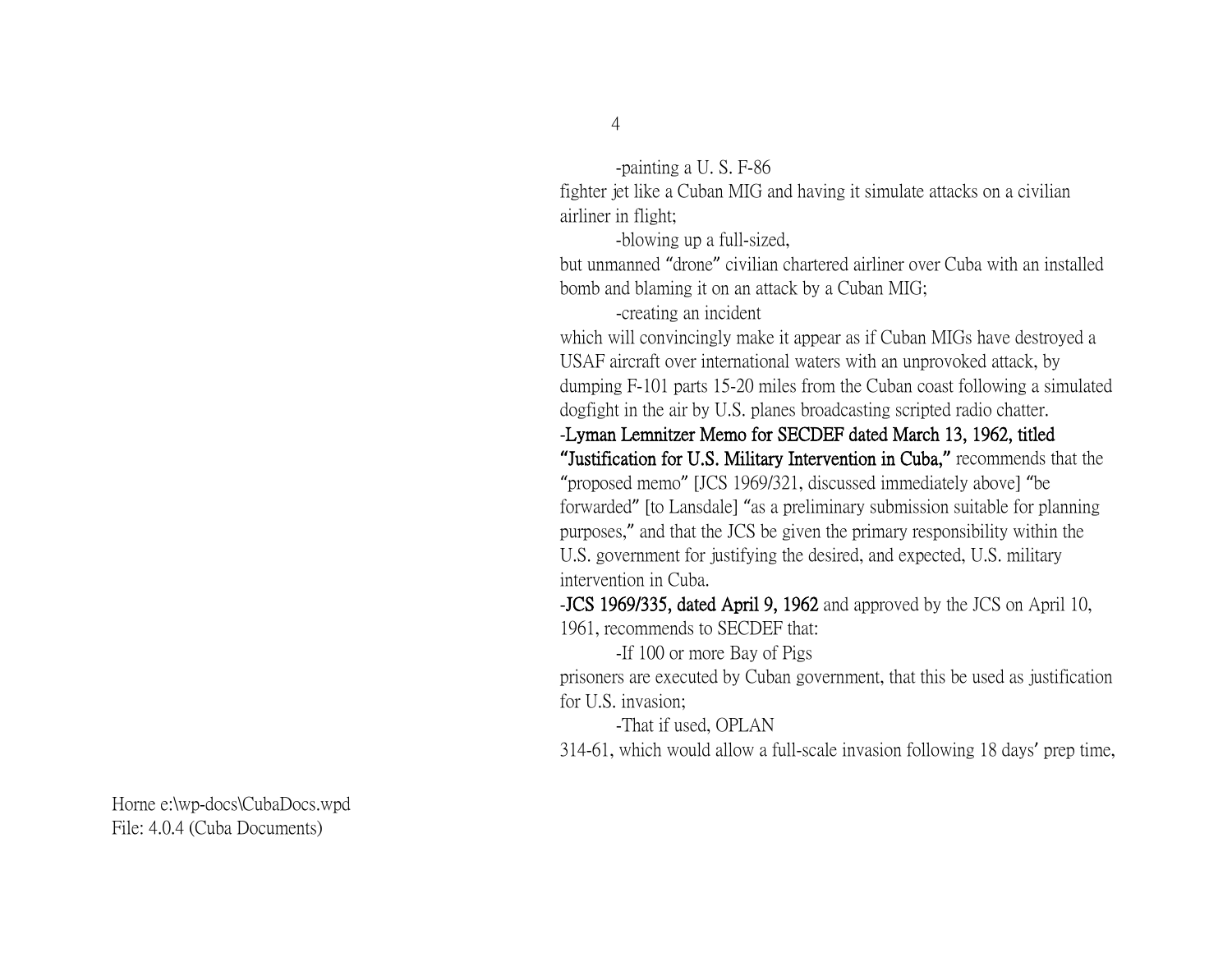|                               |                   | is more prudent than using OPLAN 316, which would allow a more rapid             |
|-------------------------------|-------------------|----------------------------------------------------------------------------------|
|                               |                   | invasion with lesser forces;                                                     |
|                               |                   | -That general war can be.                                                        |
|                               |                   | avoided if the U.S. stresses the humanitarian nature of its assistance (that is, |
|                               |                   | the invasion).                                                                   |
|                               |                   | -Lyman Lemnitzer Memo for SECDEF dated April 10, 1962                            |
|                               |                   | $(JCSM-272-62)$ , titled "Cuba," states:                                         |
|                               |                   | -JCS believe that U.S. can                                                       |
|                               |                   | undertake military intervention in Cuba without risk of general war;             |
|                               |                   | -JCS recommend that U.S.                                                         |
|                               |                   | adopt a national policy of early military intervention in Cuba, and that it be   |
|                               |                   | undertaken as soon as possible.                                                  |
| Oct 17, 1962: 198-10004-10015 | Col. Boucher, USA | Memo for Brig. Gen. Edward G. Lansdale, USAF, Subj: Cuban Operations,            |
|                               |                   | reports that a businessman, Jordan James Pfuntner, with ties to anti-Castro      |
|                               |                   | group Alpha-66's "highest echelon," has relayed the desire of the group for U.   |
|                               |                   | S. Army funds, equipment and arms, for the purpose of launching raids            |
|                               |                   | against Cuba and inserting agents into Cuba. In return, Pfuntner said the        |
|                               |                   | group would provide the Army with intelligence information and captured          |
|                               |                   | Soviet equipment and ordnance. Marginalia on the document, apparently            |
|                               |                   |                                                                                  |
|                               |                   | written by General Lansdale, reads "overtaken by events--Mr. Gilpatric said      |
|                               |                   | no--EL" (Note: this memo is written after the commencement of the Cuban          |
|                               |                   | Missile Crisis EXCOM meetings, and presumably the Missile Crisis may have        |
|                               |                   | influenced Roswell Gilpatric's refusal to grant permission to the request        |
|                               |                   | relayed by Pfuntner.)                                                            |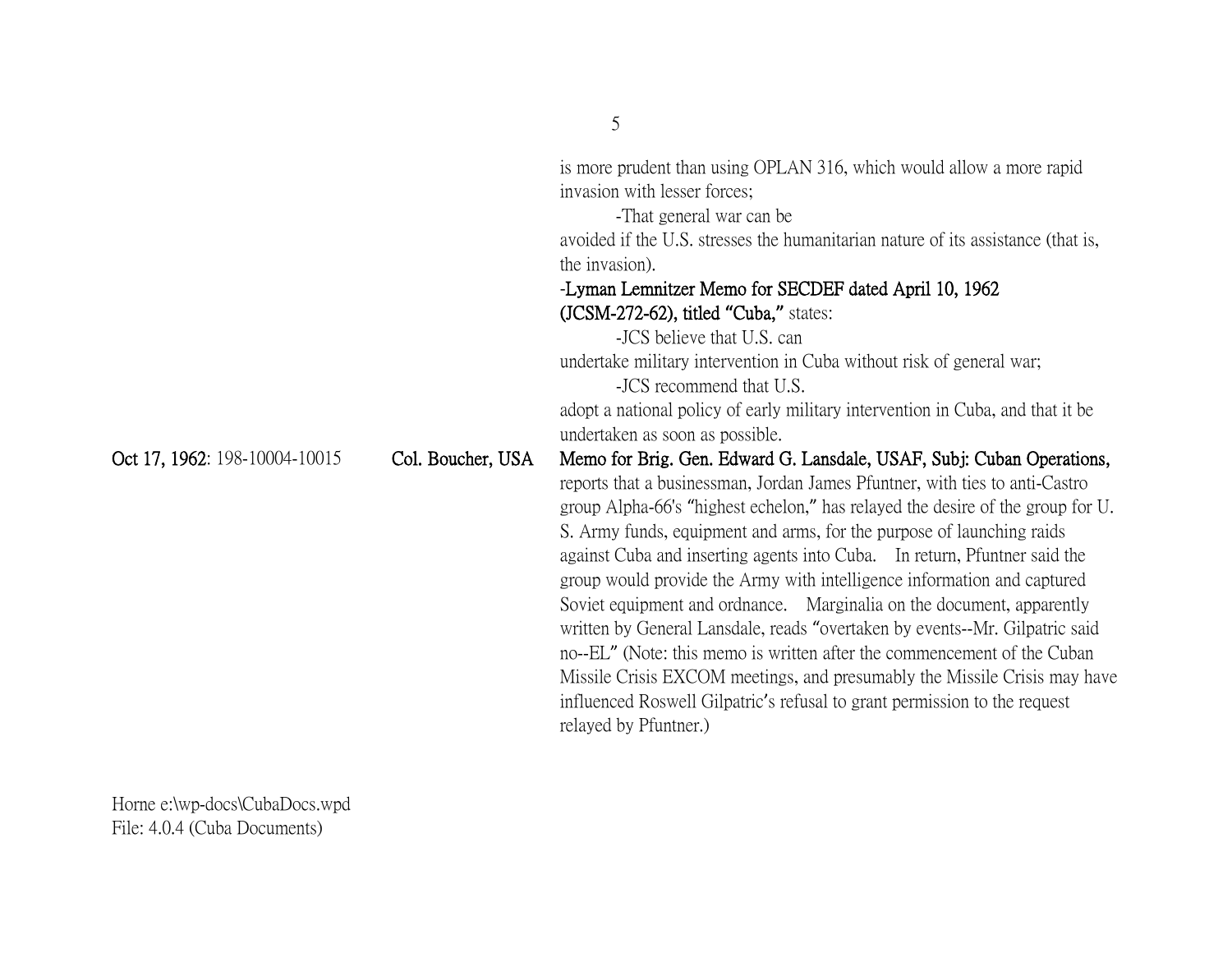the current internal organization of the Joint Staff and the Armed Services for counterinsurge ncy matters. Includes organizational charts and biographies of key players, including **General** Krulak, USMC, the Special Assistant to the Director, Joint Staff and the Joint Chiefs of Staff for Counterinsurge

Horne e:\wp-docs\CubaDocs.wpd File: 4.0.4 (Cuba Documents)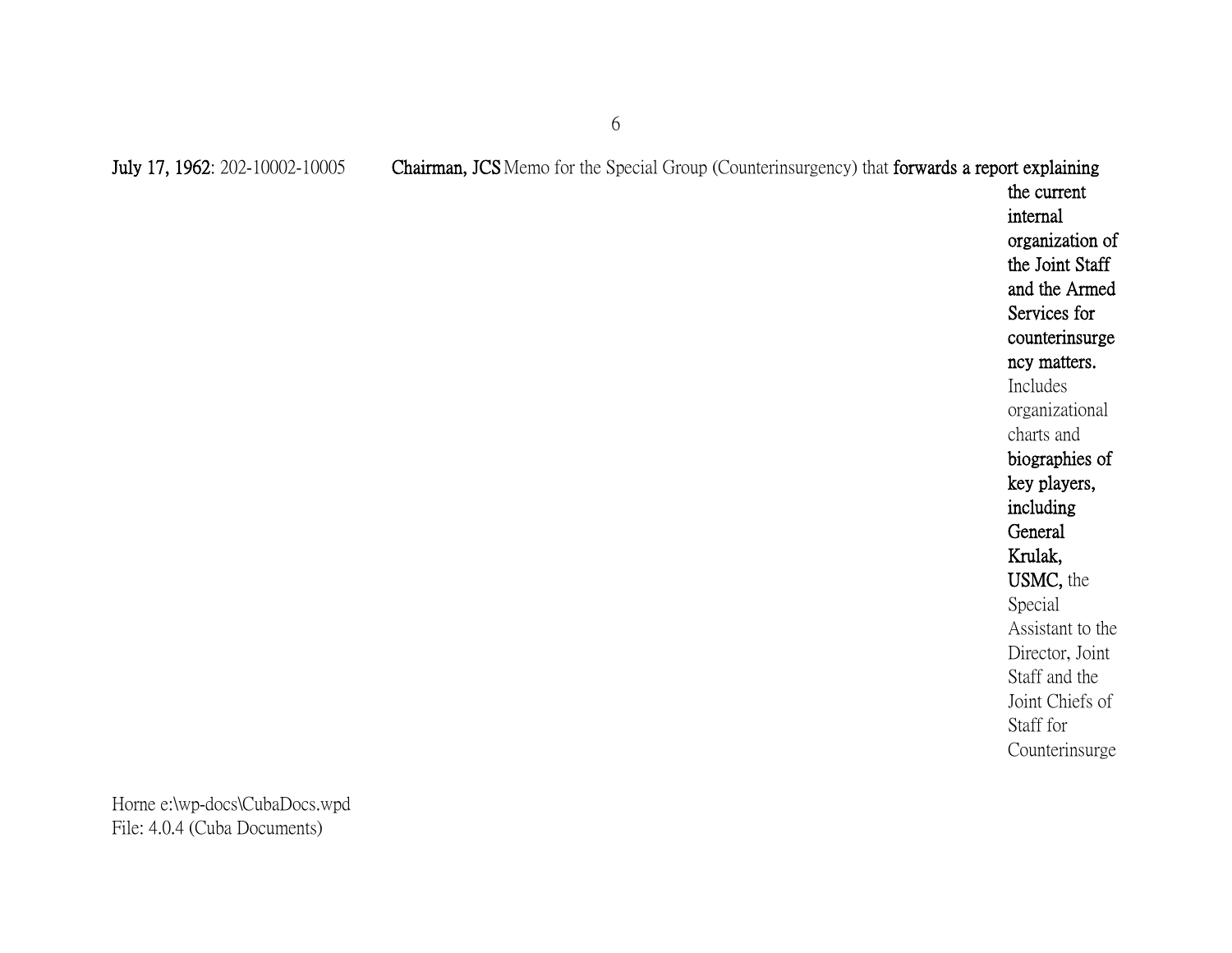| <b>Undated: 202-10002-10008</b> |                     | <b>Col. Hawkins</b> Talking paper prepared for the JCS by Col. J. Hawkins, USMC titled: "National<br>Level Cuba Planning Relationships." This document is a primer that explains,<br>in both words and through use of organizational diagrams, who in the U.S.<br>Government is involved in Cuba planning, and how.                                                              |                                                                                                                                                                      |
|---------------------------------|---------------------|----------------------------------------------------------------------------------------------------------------------------------------------------------------------------------------------------------------------------------------------------------------------------------------------------------------------------------------------------------------------------------|----------------------------------------------------------------------------------------------------------------------------------------------------------------------|
| Jan 14, 1963: 202-10002-10114   | Army Chief of Staff | Memo to Secretary, JCS forwards State Department memo from                                                                                                                                                                                                                                                                                                                       | Sterling Cottrell on the<br>subject of future U.S. policy<br>toward Cuba to the JCS for<br>review and comment in<br>accordance with NSAM 213.<br>Highlights include: |
|                                 |                     | -ultimate objective is overthrow of Castro regime and its replacement with one<br>compatible with objectives of the U.S.;<br>-recommends isolating, undermining, and discrediting Castro regime through<br>the exercise of all feasible diplomatic, economic, psychological and covert<br>actions;<br>-U. S. Should be prepared to respond with up to the full range of military |                                                                                                                                                                      |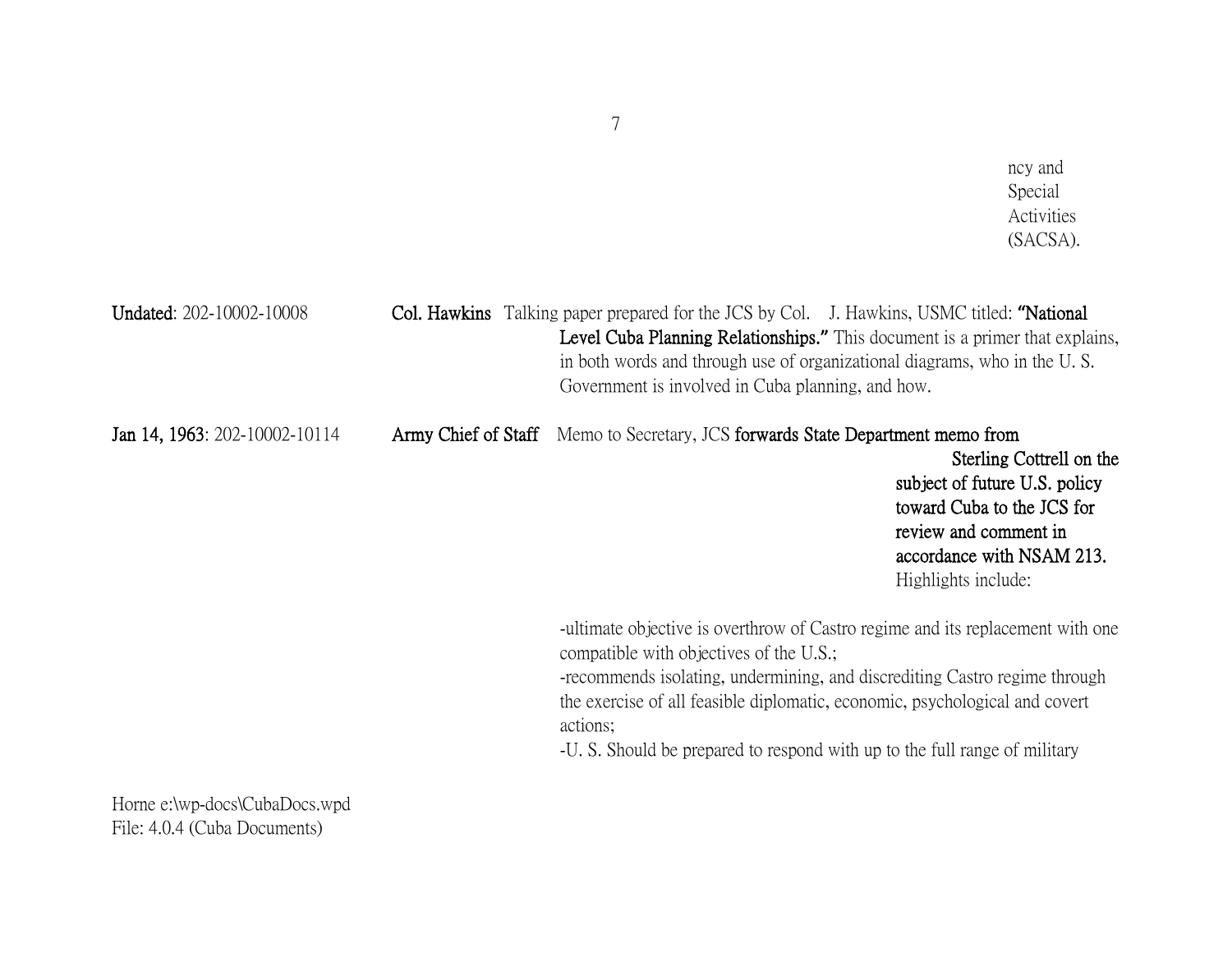| (Comment: annex of proposed actions against Cuba proposed by State does<br>not include premeditated invasion or unilateral military intervention.)<br>William Brubeck<br>Jan 22, 1963: 198-10004-10017<br>Memo to NSC Executive Committee (EXCOM) forwarding 5 papers on Cuba<br>policy for consideration at an EXCOM meeting on Jan 24, 1963.<br>Highlights are: |
|-------------------------------------------------------------------------------------------------------------------------------------------------------------------------------------------------------------------------------------------------------------------------------------------------------------------------------------------------------------------|
| -divorce Cuba from Soviet regime;<br>-replace Castro government with a regime compatible with U.S. goals;                                                                                                                                                                                                                                                         |
| -be prepared to meet military contingencies that may arise;                                                                                                                                                                                                                                                                                                       |
| -ensure offensive weapons not reintroduced into Cuba and ensure Cuba does                                                                                                                                                                                                                                                                                         |
| not take aggressive action against other Caribbean states;                                                                                                                                                                                                                                                                                                        |
| -Bay of Pigs Brigade should be disbanded as a military unit;                                                                                                                                                                                                                                                                                                      |
| -President Kennedy's no-invasion pledge of November 20, 1962 is reiterated                                                                                                                                                                                                                                                                                        |
| for study by                                                                                                                                                                                                                                                                                                                                                      |
| <b>EXCOM</b>                                                                                                                                                                                                                                                                                                                                                      |
| members as a                                                                                                                                                                                                                                                                                                                                                      |
| starting point<br>for group                                                                                                                                                                                                                                                                                                                                       |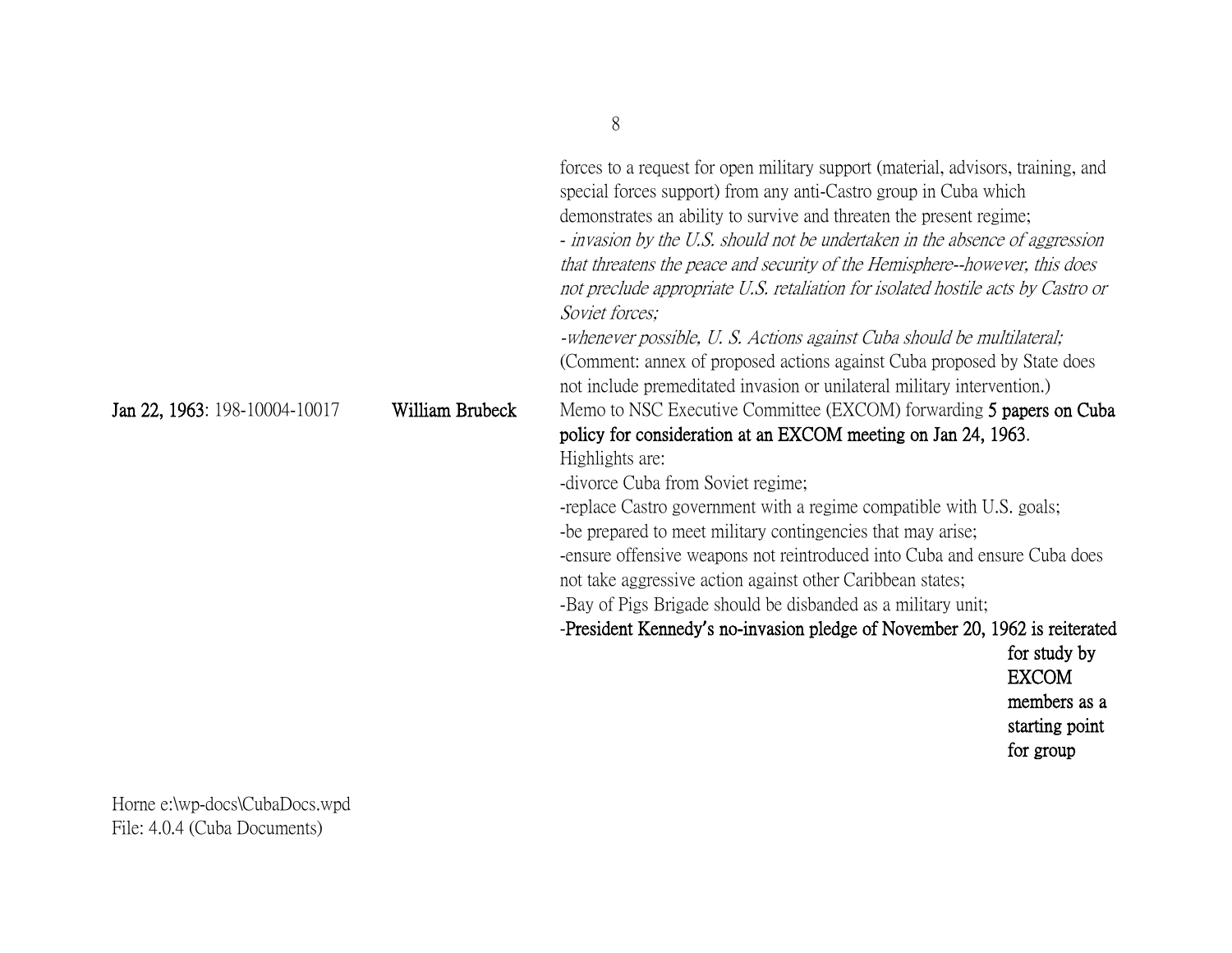# Jan 24, 1963: 202-10002-10037 W.Y.S. Memo for General Taylor from W. Y. S. dated Jan 24, 1963 titled **"**Future Policy Toward Cuba,**"** with ASD/ISA memo of the same title from CAPT Elmo Zumwalt to Joseph Califano, dated Jan 15, 1963, attached.

Such memos are the beginning of a year-long attempt by key players in the government to develop a consensus, post-Missile Crisis national policy toward Cuba. In the Jan 15, 1963 Zumwalt memo, highlights include the following comments:

-Zumwalt recommends the U.S. "*create conditions* in which we could respond to incipient rebellion instead of limiting ourselves merely to be in a position to capitalize on the breaks;"

-Zumwalt recommends "our future policy paper spell out our willingness to make the breaks for ourselves..."

-Zumwalt says "we should *seek to create conditions in which we could* respond, and be in a position to respond with open military support...up to the full range of military forces;"

-Zumwalt writes "if the Presidential decision is to be ready for the breaks but not to make them, then the present Cottrell version of future policy is considered to be an acceptable method of maintaining pressure."

In an attached route slip, **"**W.J.S.**"** writes to General Goodpaster: **"**ISA wants to seek out any opportunities of a rapprochement with Cuba and at the same time undermine it. This will be a very difficult policy line to walk.**"**

Horne e:\wp-docs\CubaDocs.wpd File: 4.0.4 (Cuba Documents)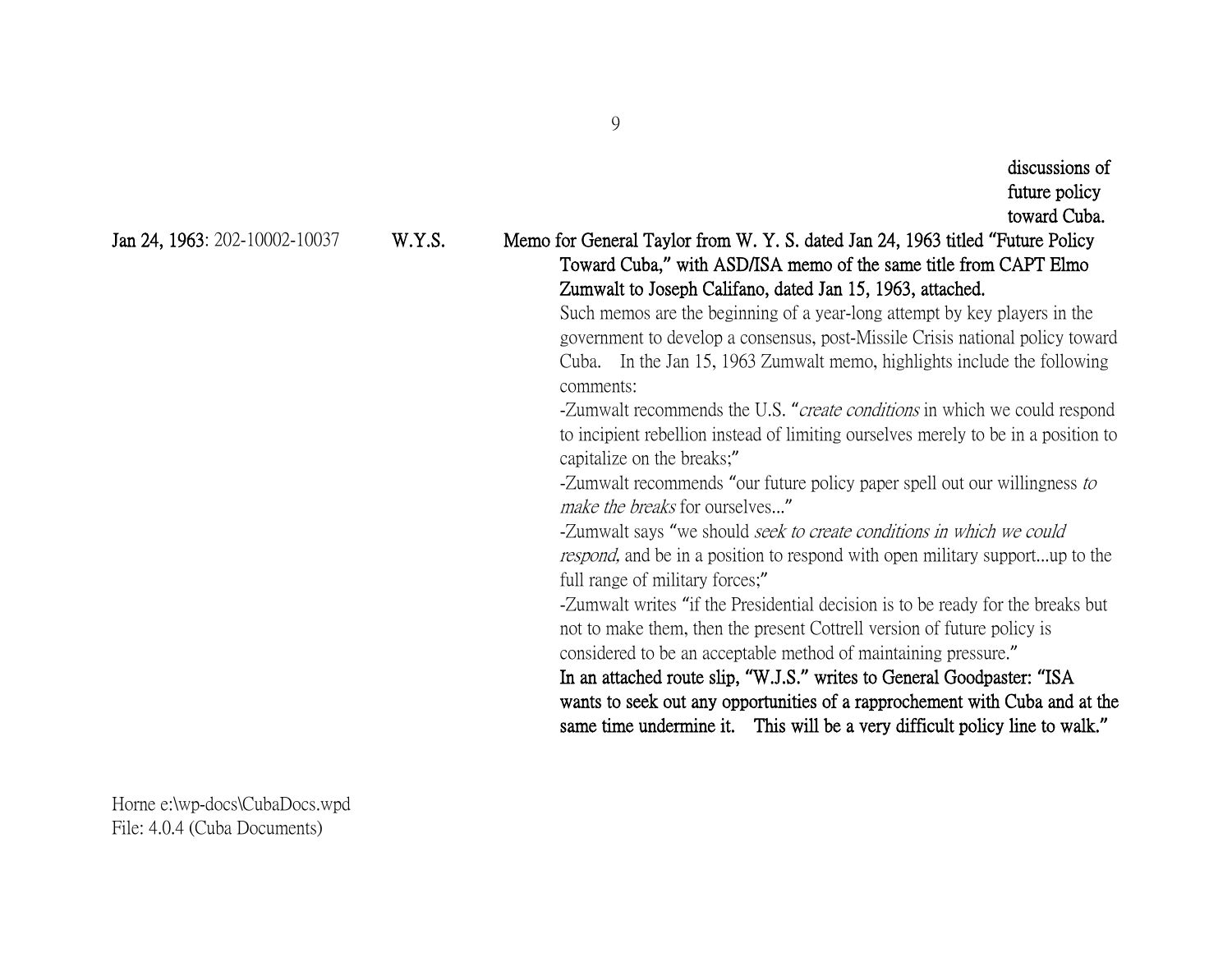| March 1, 1963: 198-10004-10020  | Multiple       | This is a multi-document set. In a document apparently from March 1962,<br>among other harassing psychological warfare actions considered against<br>Cuba appear the following:<br>- "Operation COVER-UP: The objective is to convince the Communist<br>government of Cuba that Naval Forces ostensibly assigned to the Mercury<br>project is (sic) merely a cover. It should not be revealed as to what the cover<br>is (sic)--this should be left to conjecture. This could tie in with Operation<br>Dirty Trick;"<br>-"Operation DIRTY TRICK: The object is to provide irrefutable proof that,<br>should the Mercury manned orbital flight fail, the fault lies with the<br>Communists et al (sic) Cuba."<br>-"Operation BINGO: The objective is to create an incident which has the<br>appearance of an attack on U.S. facilities (GMO) in Cuba, thus providing the<br>excuse for use of U.S. military might to overthrow the current government of<br>Cuba," (followed by a detailed scenario which includes Presidential orders to<br>invade, based upon false pretexts). |
|---------------------------------|----------------|---------------------------------------------------------------------------------------------------------------------------------------------------------------------------------------------------------------------------------------------------------------------------------------------------------------------------------------------------------------------------------------------------------------------------------------------------------------------------------------------------------------------------------------------------------------------------------------------------------------------------------------------------------------------------------------------------------------------------------------------------------------------------------------------------------------------------------------------------------------------------------------------------------------------------------------------------------------------------------------------------------------------------------------------------------------------------------|
| March 11, 1963: 198-10004-10016 | <b>ASD/ISA</b> | Fragment of a paper drafted by Elmo Zumwalt, titled: "General Pressures to<br>Create a Contingency." Highlights read:<br>-"there must be careful coordination and phasing of our future actions and<br>demeanor. There must be a plan capable of getting us from where we are<br>now to where we want to go, by gradually increasing pressures until the<br>objective is achieved."<br>-"An invasion force should be kept in readiness for use, if required to save the<br>resistance;"                                                                                                                                                                                                                                                                                                                                                                                                                                                                                                                                                                                         |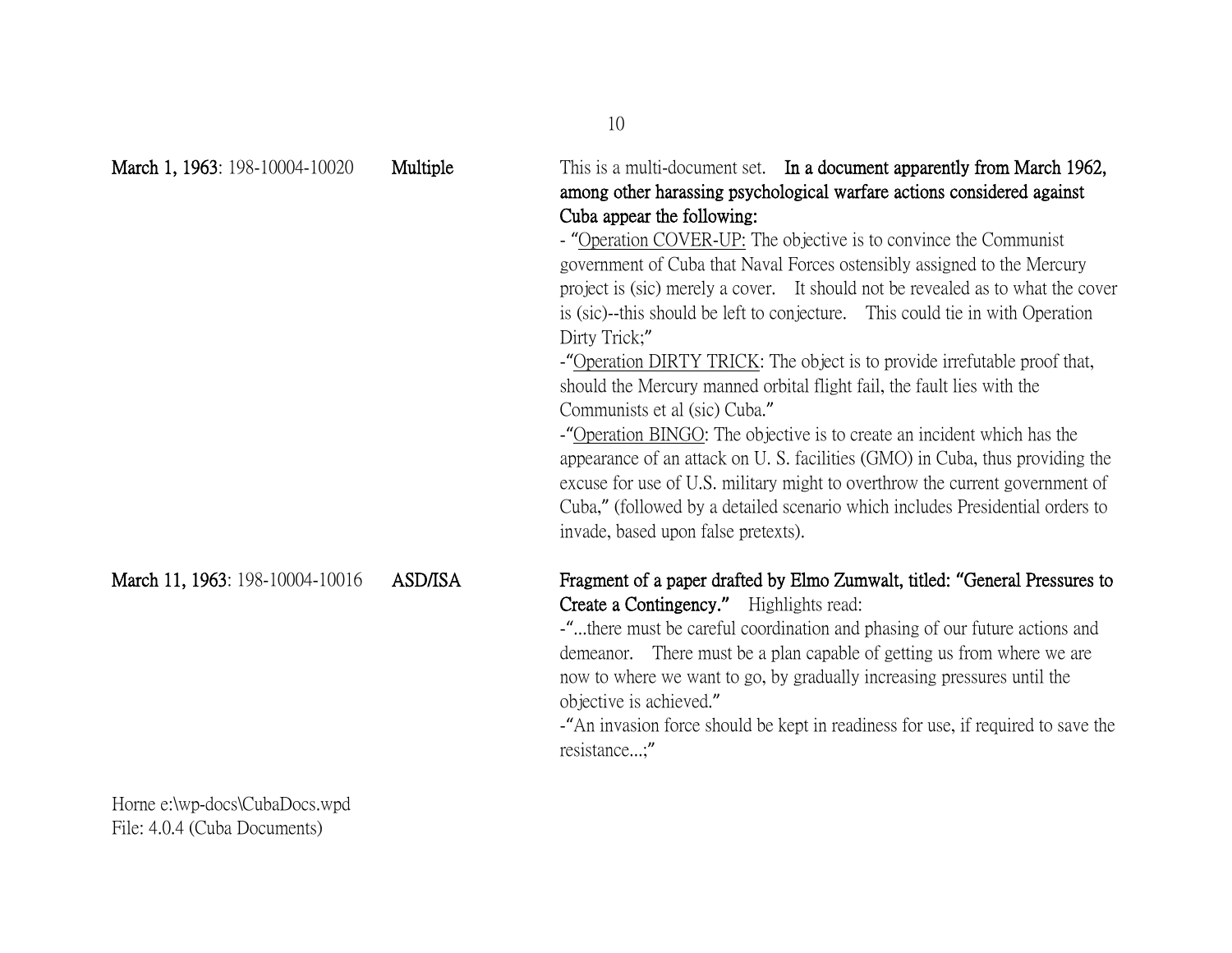-"If Castro has initiated a suitable war-like act...pressures should be escalated to the maximum immediately rather than gradually."

April 17, 1963: 198-10004-10012 Paul Nitze Memo from ASD/ISA for the Chairman, JCS, Subject: Contingency Planning for Cuba. Nitze requests a JCS response, by May 20, to (a) contingencies that might flow from a spontaneous revolt in Cuba, and (2) contingencies in response to a revolt that is incited by the U.S., or in response to a contrived incident which will provide an opportunity to overthrow Castro.

April 22, 1963: 202-10002-10007 JCS JCS 2304/184, dated April 22, 1963, considers what course the U.S. military should follow in the event of a spontaneous revolt in Cuba. A cover sheet makes clear that its provisions were approved at a May 6, 1963 meeting of the Joint Chiefs, and states that JCS 2304/184 was forwarded to SECDEF via a Chairman, JCS letter dated May 10, 1963 (JCSM-358-63). Summarizing the contents of the attached JCS study, paragraph 9 of Maxwell Taylor**'**s letter reads **"**...the Joint Chiefs of Staff have concluded that the United States should be prepared to support any spontaneous revolt in Cuba showing a reasonable promise of success.**"** The most revealing highlight of the study is this passage on page 17 (para 21): **"**It might prove desirable, under some circumstances, to apply the full force and power envisioned in CINCLANT OPLANS 312 and 316.**"** Other, amplifying highlights include these basic U.S. capabilities, starting from a normal deployment posture: -can execute air strikes in 12-72 hours;

-can deploy unconven-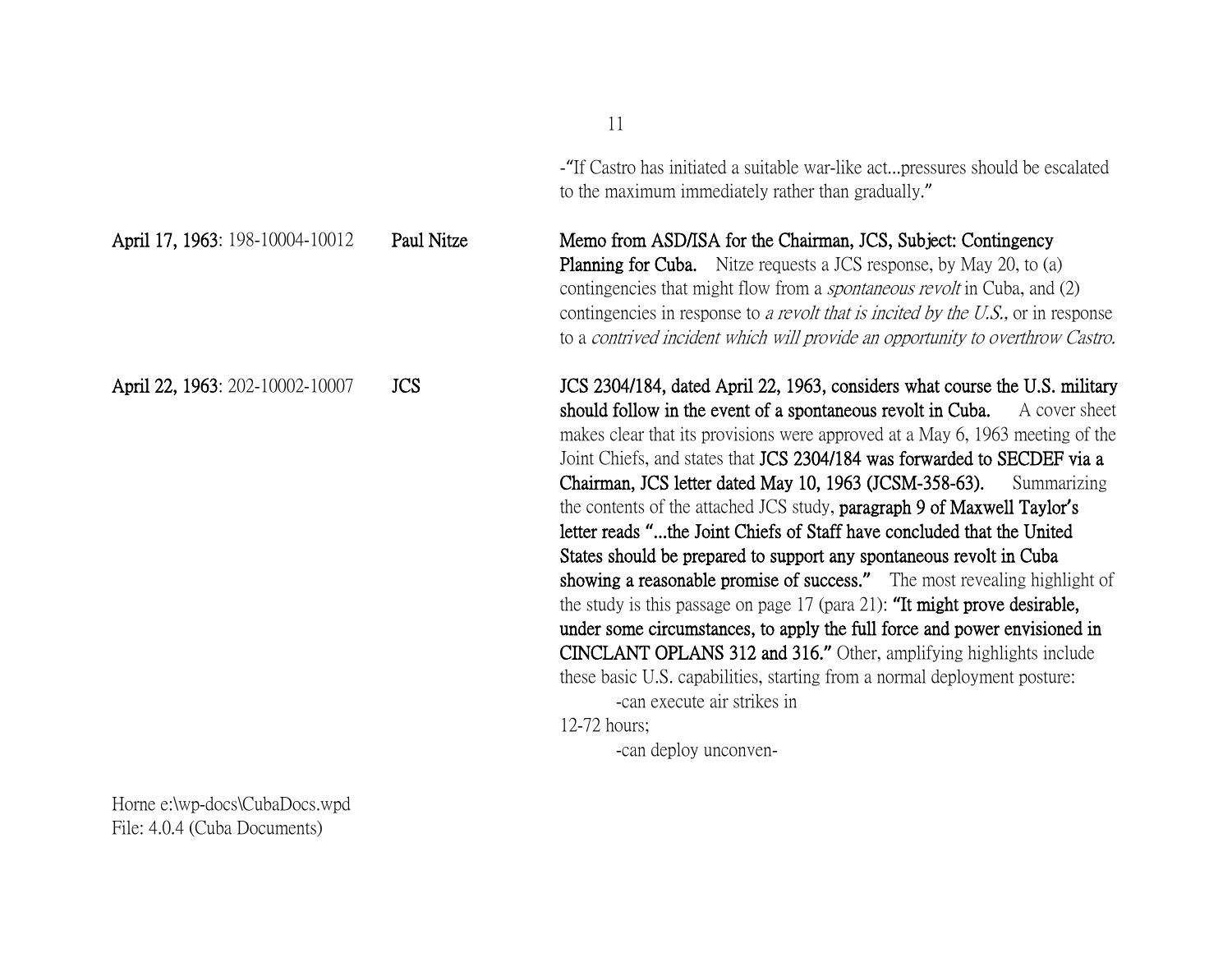tional warfare assets to staging areas within 8 days ready for infiltration into Cuba;

-can reinstitute a quarantine in 72 hours; -can undertake a fullscale invasion of Cuba in 18 days.

May 1, 1963: 202-10002-10018 JCS JCS 304/189 states that it is written in response to a request from the Chairman, JCS to provide comment and recommendation concerning the requirements for and the desirability of fomenting a revolt in Cuba, giving consideration to the advantage of engineering an incident as an alternate cause for invasion. Highlights of this document follow:

> -"The United States should intervene militarily in Cuba and could (a) engineer provocative incidents ostensibly perpetrated by the Castro regime, or (b) foment a revolt in Cuba;"

-"Engineered provocations would provide greater advantages in control, timing, simplicity, and security than would a fomented revolt;" -"The United States should initiate a coordinated program to create a pretext for overt U.S. military intervention in Cuba,"...and should "at a propitious

time, launch appropriate military action to remove the Castro government." -"The Joint Chiefs of Staff believe that military intervention will be required in order to achieve our national objectives...it could be accomplished without serious risk of general war...or of military action by Soviet forces outside Cuba;"

-"The engineering of provocative incidents could progress from minor to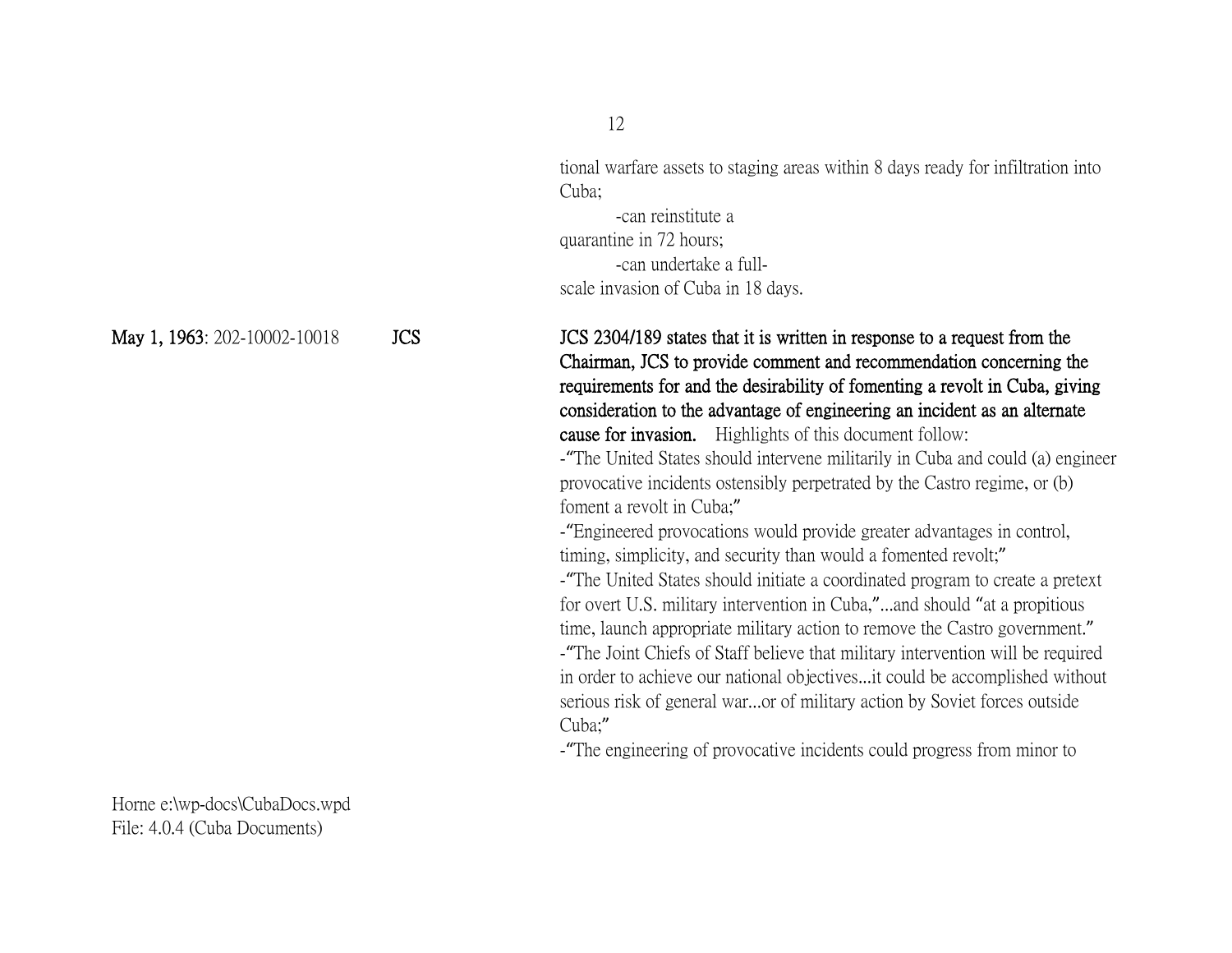major, increase in number, occur in different locations and pose a rising threat to the security of the United States and Latin America;"

-"Fomenting a genuine, widespread and effective revolt in Cuba would require a difficult, long term and carefully coordinated effort;"

-"The United States should initiate a coordinated program to create a pretext for overt U.S. military intervention in Cuba;"

-In Enclosure B, a Memorandum for the Secretary of the Army (in his capacity as Executive Agent of the Department of Defense for Cuba Policy), an Appendix discusses possible pretexts in detail (recommending many of the same pretexts found in the **"**Northwoods**"** Case File discussed above) and repeats the JCS preference for engineered pretexts as a casus belli over the difficult prospects involved in fomenting a widespread revolt . The concept, in summary, is that "U. S. manufactured provocations could be evolved as the prelude to the execution of OPLANs 312 and 316."

A CINCLANT timetable is discussed (with summarized excerpts provided below) which would have a U.S.-engineered Cuban invasion occurring before the 1964 Presidential election:

-execute CINCLANT OPLAN 380-63 about Jan 15, 1964, and in doing so, commence UW, establish guerilla bases, and accelerate subversive activities; -goal is to establish a Free Cuban Government (FCG) by July 15, 1964 (no matter how precarious) which asks for U.S. assistance;

-mobilize U.S. forces for conventional operations about July 15, 1964 following the FCG request;

-execute OPLAN 312 (air strike) on July 26, 1964;

-execute OPLAN 316 (invasion) about August 3, 1964;

Horne e:\wp-docs\CubaDocs.wpd File: 4.0.4 (Cuba Documents)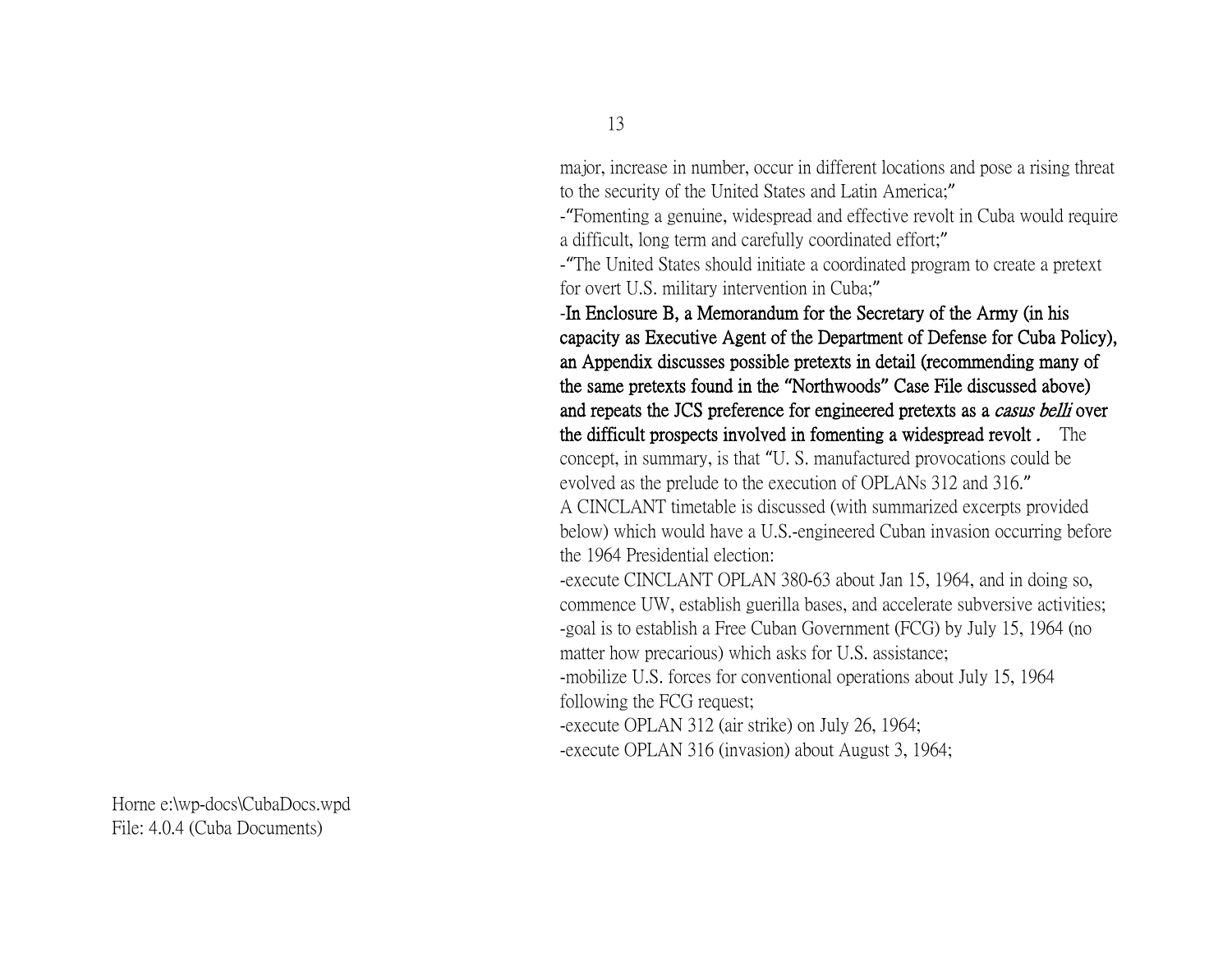-a Cuban government compatible with the aims of the OAS and friendly to the U.S. should be established by Oct 1, 1964.

-Last page of the document is dated October 4, 1963 and reads **"**JCS 2304/189 is withdrawn from consideration by the Joint Chiefs of Staff, in light of JCS 2304/194-1-9123/3100 (29 May)**"**

#### May 6, 1963: 202-10002-10079 Col. Pollock Briefing Sheet for the Chairman,

(Joint Staff J-5) JCS on a report to be considered at the JCS Meeting on May 6, 1963 (JCS 2304/189). [The document this briefing sheet summarizes is discussed above.]

The document begins by saying "...the Chairman, JCS, requested, inter alia, that a separate study be undertaken of the requirements for and desirability of fomenting a revolt in Cuba, giving consideration to the advantage of engineering an incident as an alternate cause for invasion." Highlights follow:

-"An effective spontaneous revolt in Cuba is not considered likely at this time;"

-"There appears to be little likelihood that the Castro communist regime will risk a direct provocation that could be used as a pretext for U.S. intervention;" -"The engineering of a major incident or series of incidents as a sole cause for invasion is not advisable at this time. However, plans for fabricated provocations either alone or in conjunction with a contrived revolt, should be developed by appropriate governmental agencies;"

-"A small and well managed revolt would be the best course of action to adopt if the United States should decide to contrive a pretext for U.S. military actions in Cuba."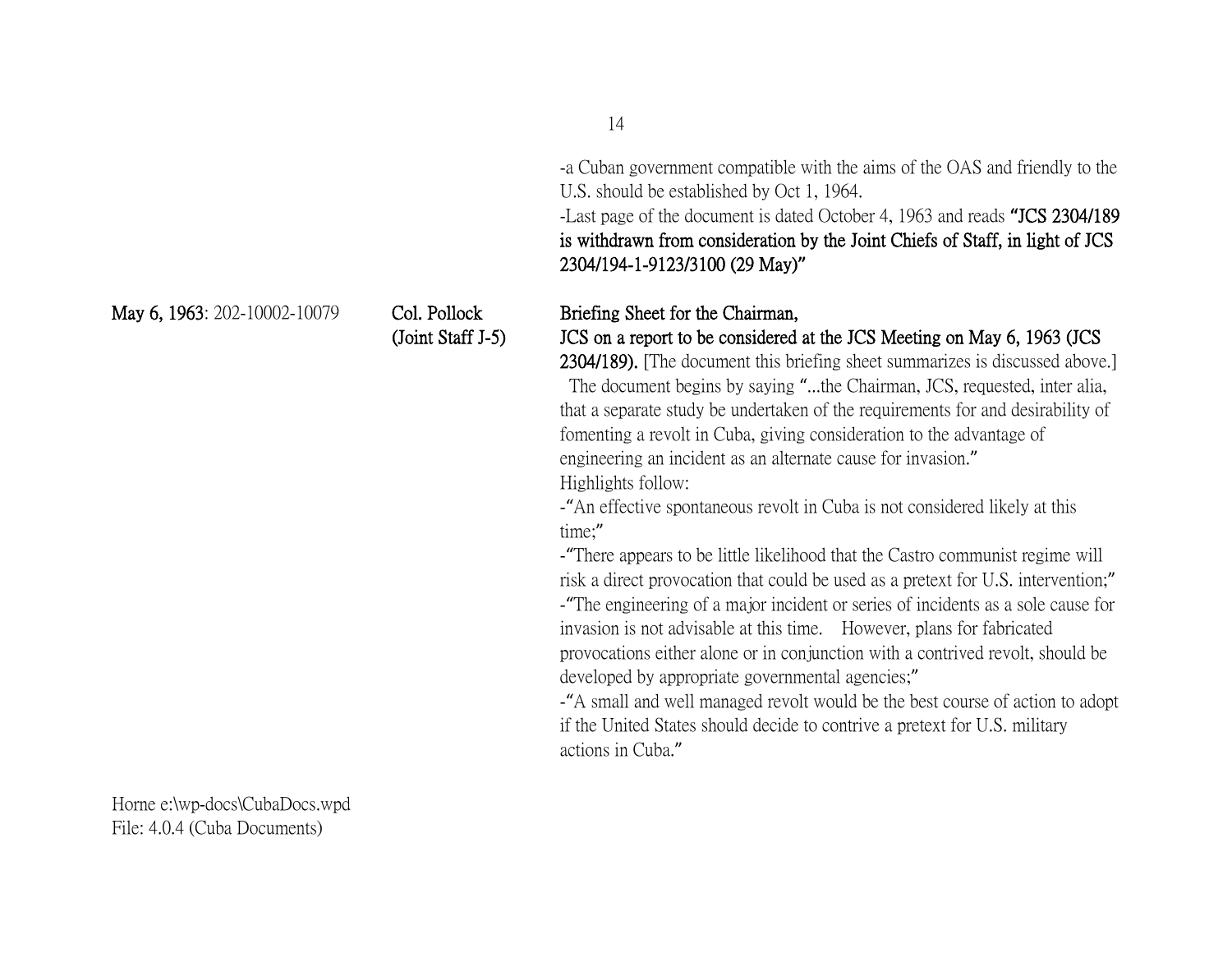-Discusses a draft memo for SECDEF which recommends that he "Seek a national policy decision to undertake a carefully coordinated, flexibly phased effort to contrive a revolution in Cuba in order to supplant the Castro communist regime," and that he "Arrange for the DOD (JCS) to participate in all planning for this effort, and, at an appropriate time in the execution thereof, to assume responsibility for the operations."

### June 8, 1963: 198-10004-10007 Lt Col PatchellMemorandum for Mr. Califano, Subject: Comments on Fourth Draft of

State-Defense Paper on U.S. Assistance to Revolt in Cuba. The author offers the following comments to Mr. Califano:

-"Paper is not a contingency plan--it is a "sexy scenario" written in a discussional vein;"

-"To the casual reader, the paper appears to be a scenario for the overthrow of the Cuban government. In fact it is a discussion of U.S. response to an initiative which may never mature;"

"...it is obvious that this paper is going to end up as an outright confrontation between JCS and State (with ISA siding with State)--I would not want to give it the blessing of Mr. Vance's nod of approval." A revealing highlight from the attached draft paper follows:

-"the JCS point out that "the best U.S. military response to the revolt would be the orderly implementation of CINCLANT OPLANS 312-316.' Under the present circumstances, however, 18 days are required to put U.S. armed forces in the requisite state of readiness fully to implement these plans--probably far too late to be of any help in most situations envisaged in this paper."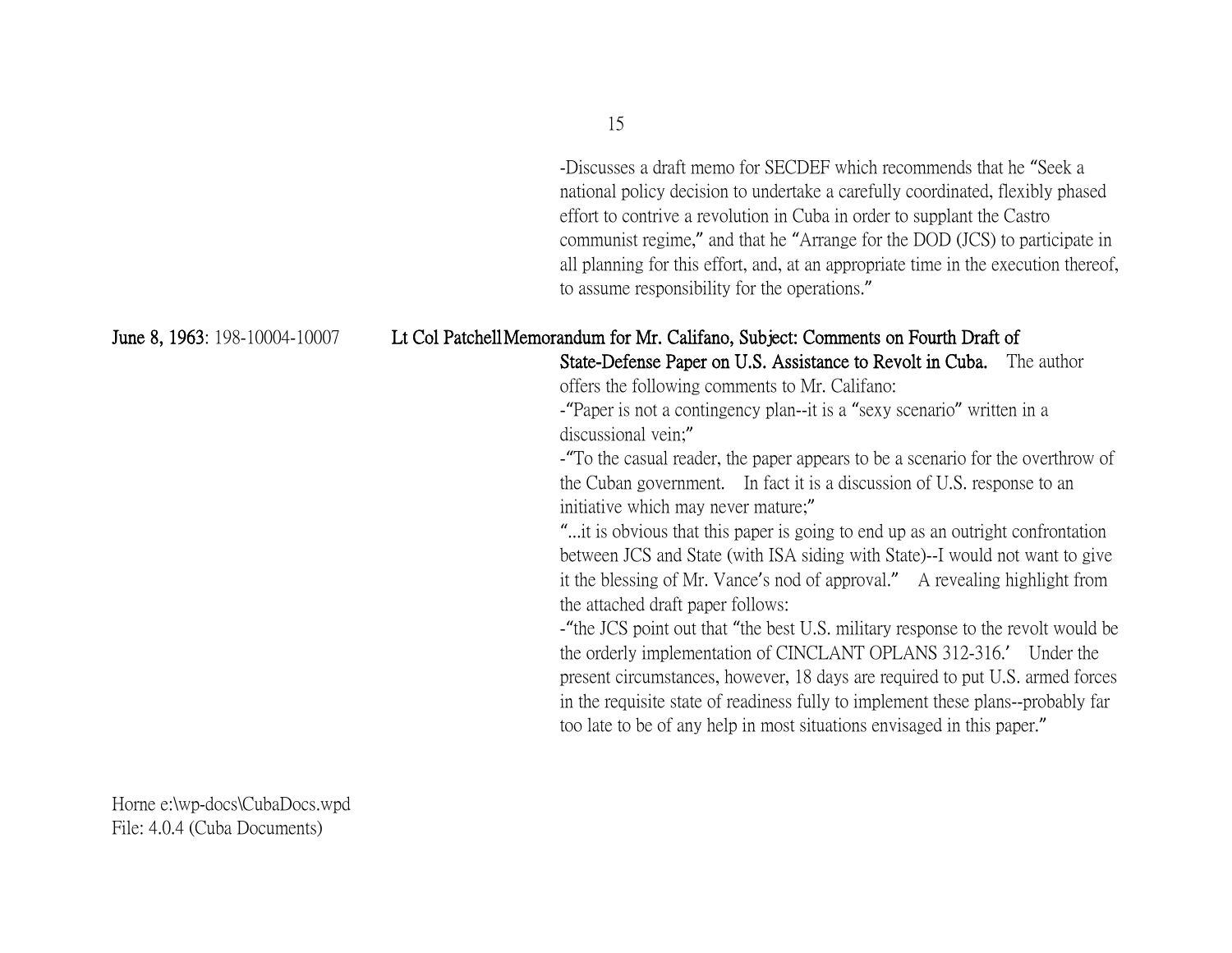|                                |              | 16                                                                                                                                                                                                                                                                                                                                                                                                                                                                                                                                                                                                                                                                                                                                                                                                                                                                                                                                                                                                                                                                                                       |
|--------------------------------|--------------|----------------------------------------------------------------------------------------------------------------------------------------------------------------------------------------------------------------------------------------------------------------------------------------------------------------------------------------------------------------------------------------------------------------------------------------------------------------------------------------------------------------------------------------------------------------------------------------------------------------------------------------------------------------------------------------------------------------------------------------------------------------------------------------------------------------------------------------------------------------------------------------------------------------------------------------------------------------------------------------------------------------------------------------------------------------------------------------------------------|
| June 22, 1963: 202-10002-10014 | <b>SACSA</b> | Memorandum for Chairman, JCS from Major General V. Krulak, Subject:<br>"Proposed Covert Policy and Integrated Program of Action Toward Cuba."<br>Highlights follow:<br>-the memo forwards a CIA memo proposing a program of hit-and-run raids<br>against Cuba;<br>-the memo requests that at the next meeting of the Standing Group, Maxwell<br>Taylor request CIA provide to the DOD a summary of CIA requirements for<br>military support of its approved sabotage raid program.<br>In the forwarded CIA program memo, one quote reads: "This program is<br>based on the assumption that current U.S. policy does not contemplate<br>outright military intervention in Cuba or a provocation which can be used as<br>a pretext for an invasion of Cuba by United States military forces." Its<br>author goes on to state "the ultimate objective of this policy would be to<br>encourage dissident elements in the military and other power centers of the<br>regime to bring about the eventual liquidation of the Castro/Communist<br>entourage and the elimination of the Soviet presence in Cuba." |
| July 19, 1963: 198-10004-10005 | A. M. Haig   | Although the RIF lists the document as a 7/19/63 memo from Alexander Haig<br>to CAPT Zumwalt, that memo only provides basic approval for the <b>substantial</b><br>memo written by Wolfe and Zumwalt on July 16, 1963 which summarizes a<br>DOD study on the adequacy of U.S. policy toward Cuba. In this memo,<br>the authors lay out 4 different foreign policy tracks on Cuba which might be<br>followed by the U.S. government.                                                                                                                                                                                                                                                                                                                                                                                                                                                                                                                                                                                                                                                                      |
| Sep 26, 1963: 198-10004-10001  | State/DOD    | An undated Memo for the Chairman, JCS from Cyrus Vance forwards a                                                                                                                                                                                                                                                                                                                                                                                                                                                                                                                                                                                                                                                                                                                                                                                                                                                                                                                                                                                                                                        |
| Horne e:\wp-docs\CubaDocs.wpd  |              |                                                                                                                                                                                                                                                                                                                                                                                                                                                                                                                                                                                                                                                                                                                                                                                                                                                                                                                                                                                                                                                                                                          |

File: 4.0.4 (Cuba Documents)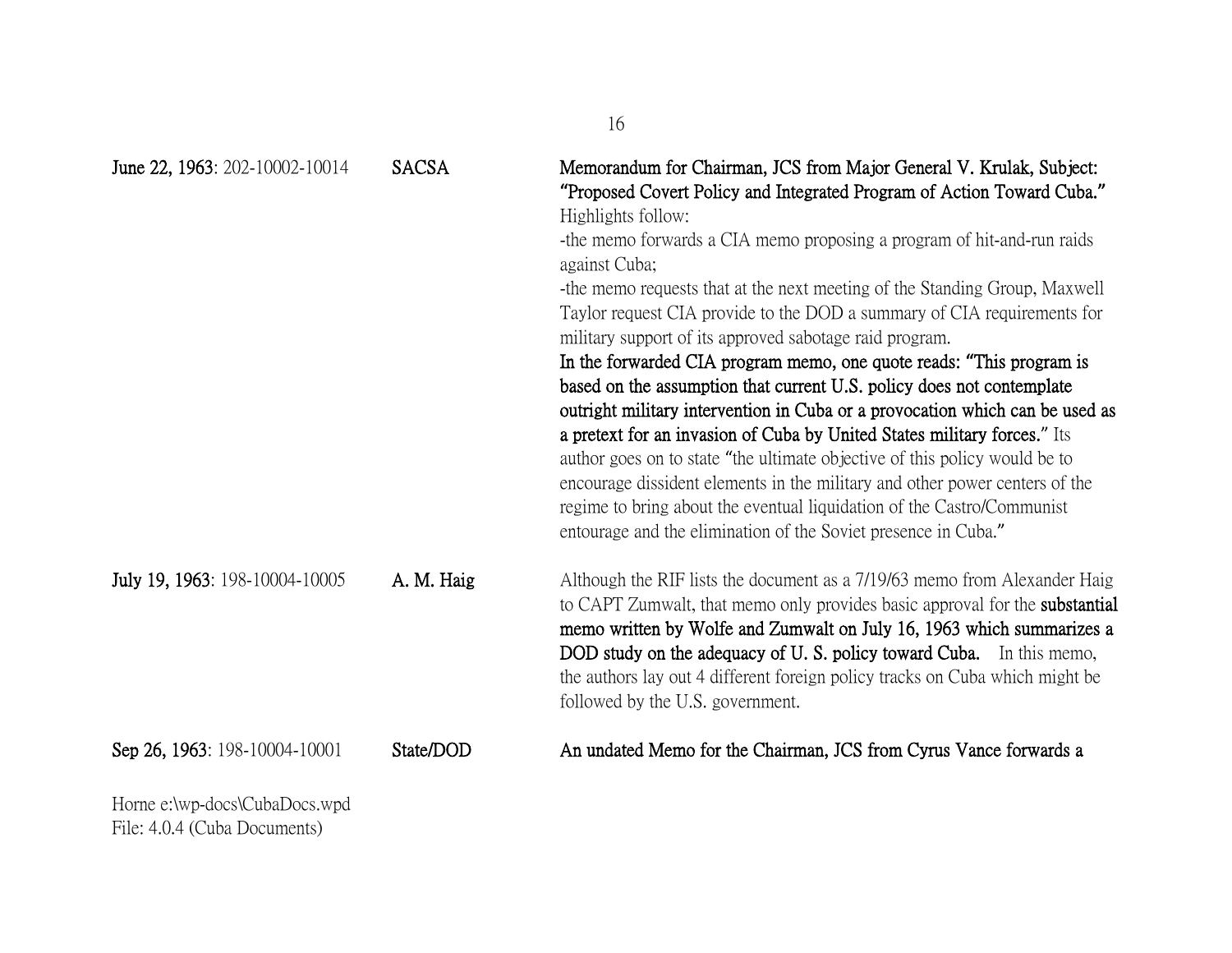|                               |            | these four variants of revolt: a military coup; a military revolt which does not<br>neutralize the top leadership; an insurgency movement; and a mass uprising.<br>The letter forwards to Maxwell Taylor a joint State-DOD plan for the military<br><i>coup variant only.</i> The letter states that draft plans for other types of revolt<br>will follow. The concept is introduced of inserting a special CIA, DOD and<br>State team into Cuba upon the onset of a military coup, to evaluate its<br>likelihood of success, and follow with recommenda-tions to the President<br>regarding level of U.S. support required.                                                                                   |
|-------------------------------|------------|----------------------------------------------------------------------------------------------------------------------------------------------------------------------------------------------------------------------------------------------------------------------------------------------------------------------------------------------------------------------------------------------------------------------------------------------------------------------------------------------------------------------------------------------------------------------------------------------------------------------------------------------------------------------------------------------------------------|
| Sep 30, 1963: 198-10004-10009 | Paul Nitze | Memo form Paul Nitze to Secretary of the Army Vance forwards a draft<br>"State-Defense Contingency Plan for a Coup in Cuba," along with a cover<br>memo for Secretary Vance to sign in forwarding that draft to the Chairman,<br><b>JCS.</b> Attached to the Nitze letter is a memo for Mr. Vance from A. M.<br><b>Haig,</b> also dated September 30, 1963, which originally forwarded the Nitze<br>memo, the draft memo from Vance to Maxwell Taylor, and the Draft<br>Contingency Plan. Haig's memo to Vance indicates the product forwarded<br>is the 13th draft of a U.S. Plan of action in the event of a military coup in<br><b>Cuba.</b> The text of the Nitze and Haig memos make clear that they were |

October 21, 1963: 198-10004-10004Chairman, JCS Memo for SECDEF from Chairman, JCS providing comments on Draft

198-10004-10001.

Horne e:\wp-docs\CubaDocs.wpd File: 4.0.4 (Cuba Documents)

17

joint State-Defense Paper titled: **"**Draft State-Defense Contingency Plan for a Coup in Cuba,**"** and asks for JCS comments by October 21, 1963. The Vance letter states that different contingency plans are required for each of

forwarding the documents discussed above, namely Record Number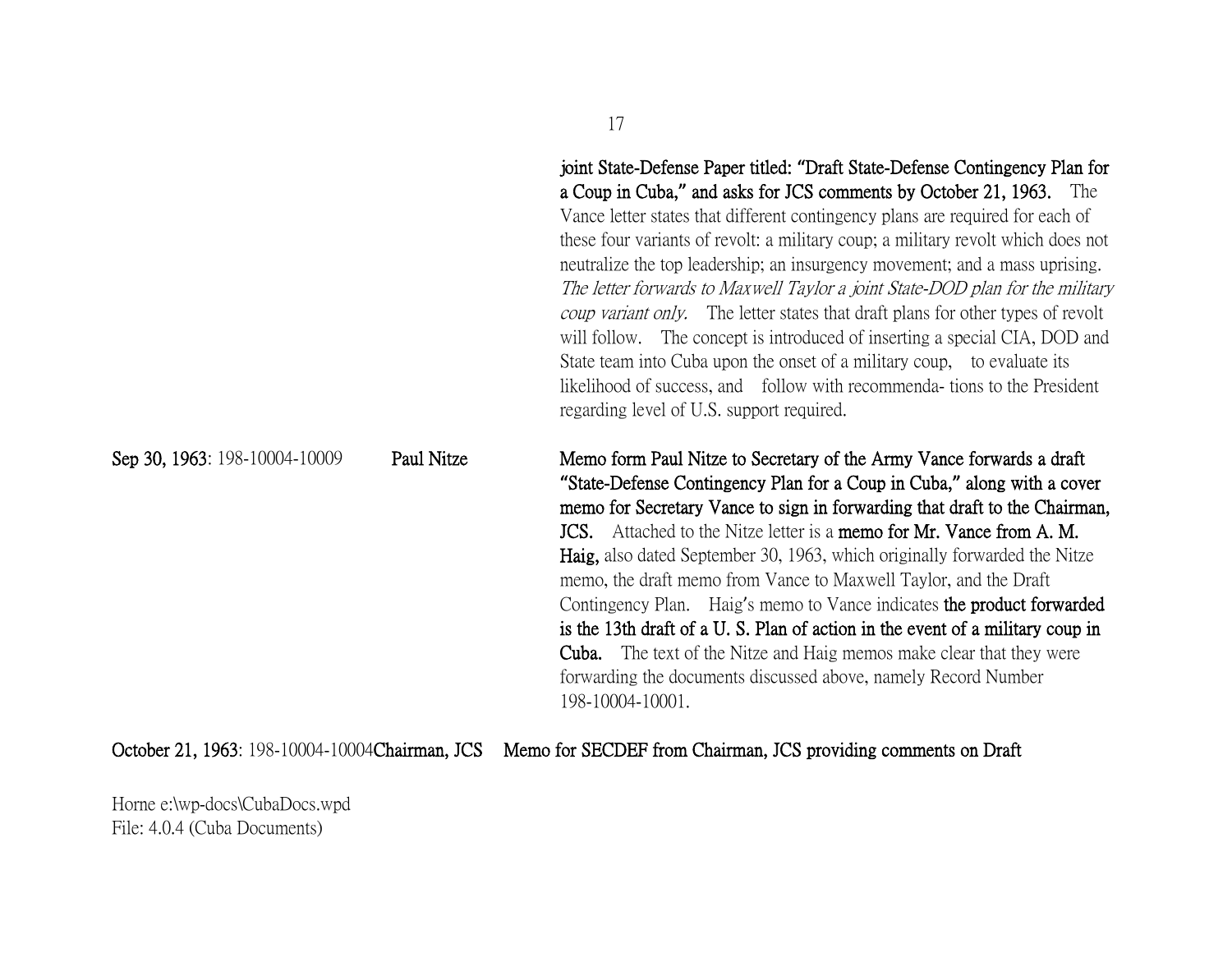State-Defense Contingency Plan for a Coup in Cuba as requested by a memo from the Secretary of the Army dated October 1, 1963 (see above two entries). In this memo, which General Taylor and the Chiefs send directly to Secretary of Defense McNamara (instead of to Cyrus Vance, the Secretary**'**s Executive Agent for Cuban Affairs, and the person who asked for a JCS response by October 21), General Taylor makes the following comments:

-The Chiefs reaffirm their view that a coup is unlikely to occur at this time in Cuba;

-The Chiefs express serious reservations with regard to the probable effectiveness of the insertion of the "special team;"

-The Chiefs state that the U. S. would have a moral obligation to intervene (militarily) in Cuba irrespective of the report of the "special team;"

-The Chiefs support the view in the draft paper that the U.S. would commence to position forces to implement OPLANS 312 and 316 as soon as the decision is made to introduce the "special team" into Cuba, noting that this provision would reduce reaction time required for overt military support after a Presidential decision is made to intervene;

-Conclusion: while holding reservations, the Chiefs conclude the 13th draft of the Contingency Plan is "militarily feasible."

(Note: A bold line is scratched diagonally across the front page of the two-page memo--could this mean that it was not sent to McNamara, even though date stamped? See Record Number 202-10002-10116, dated Dec 4, 1963, below).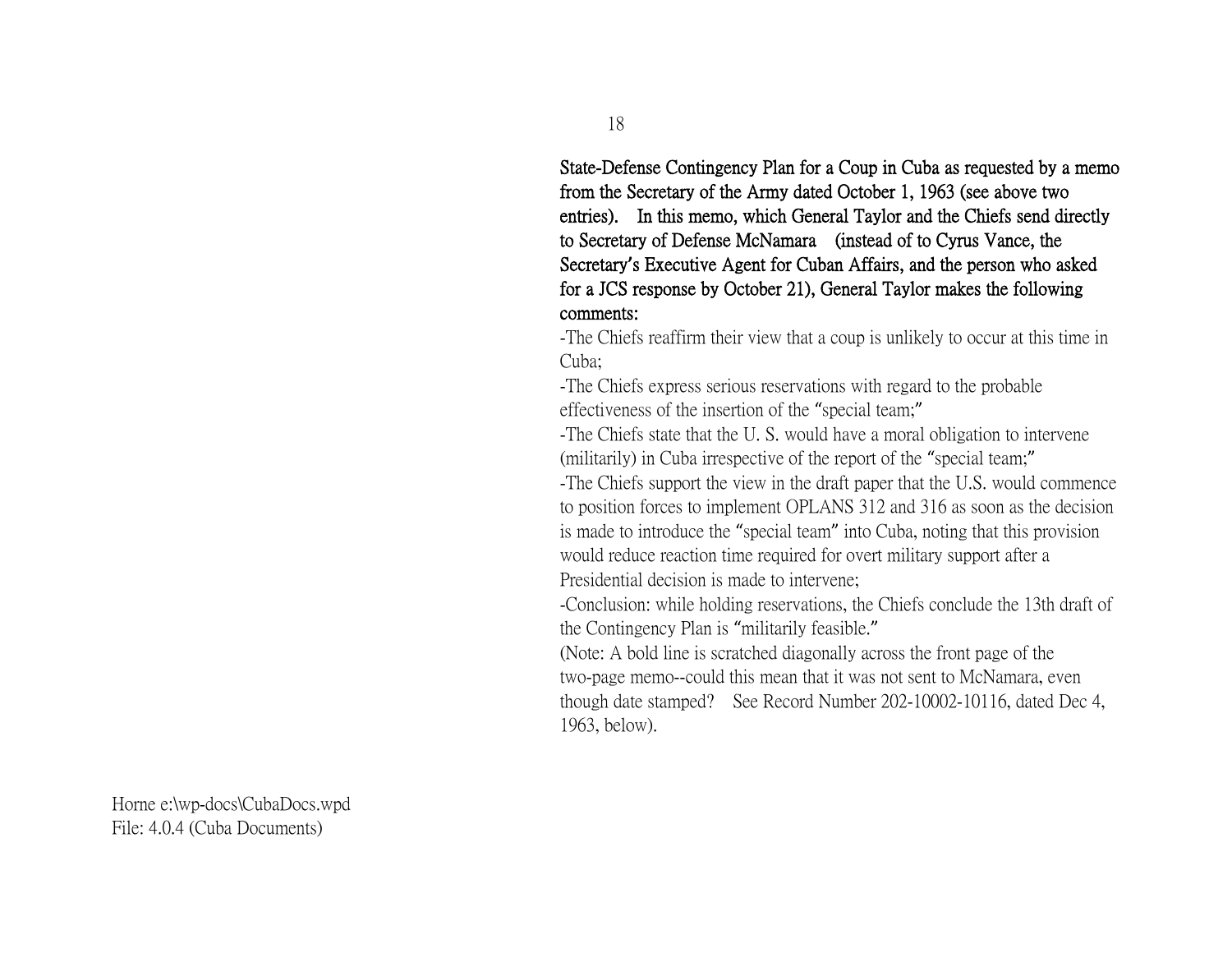| Nov 23, 1963: 202-10002-10084 | <b>JCS DCOS-OPS</b> | Memo from Major General Unger to Chairman, Joint Chiefs of Staff the day<br>after President Kennedy's assassination provides a list of briefing items for<br><b>President Johnson</b> , as follows:<br>-JCS Emergency Action Procedures (EAP) and Continuity of Operations of<br>the Organization of Joint Chiefs of Staff (COOP-OJCS);<br>-Single Integrated Operational Plan (SIOP);<br>-Access to Berlin;<br>- <i>U. S. Contingency Plans for Operations in Cuba</i> and Rules of Engagement for<br>U. S. Forces in the Cuban Area.                                                                                                                                                                                                                                                                                                                                                                                                                                                                                                                           |
|-------------------------------|---------------------|------------------------------------------------------------------------------------------------------------------------------------------------------------------------------------------------------------------------------------------------------------------------------------------------------------------------------------------------------------------------------------------------------------------------------------------------------------------------------------------------------------------------------------------------------------------------------------------------------------------------------------------------------------------------------------------------------------------------------------------------------------------------------------------------------------------------------------------------------------------------------------------------------------------------------------------------------------------------------------------------------------------------------------------------------------------|
| Dec 4, 1963: 202-10002-10116  | <b>JCS</b>          | JCS 2304/205-2, Draft State-Defense Plan for a Coup in Cuba.<br>This<br>document circulates two documents for information:<br>-Memo for SECDEF from Cyrus Vance, Subj: "A Contingency Plan for a<br>Coup in Cuba," dated 30 November 1963, which states the JCS find the<br>Contingency Plan militarily feasible, and requests formal DOD approval of the<br>plan from McNamara so that detailed planning within the government can<br>commence;<br>-Memo for U.Alexis Johnson (State) from Cyrus Vance, Subj: "A<br>Contingency Plan for a Coup in Cuba," dated 30 November 1963, which states<br>the JCS consider the plan militarily feasible, and requests that Johnson obtain<br>the formal approval of Secretary of State Dean Rusk and DCI John McCone.<br>The Vance memo to SECDEF summarizes the Chiefs' principal criticisms<br>expressed in the Taylor letter to SECDEF of October 21, 1963.<br>The existing version of the Contingency Plan is appended to the memo from<br>Vance to Johnson in JCS 2304/205-2, for reading purposes of those on the |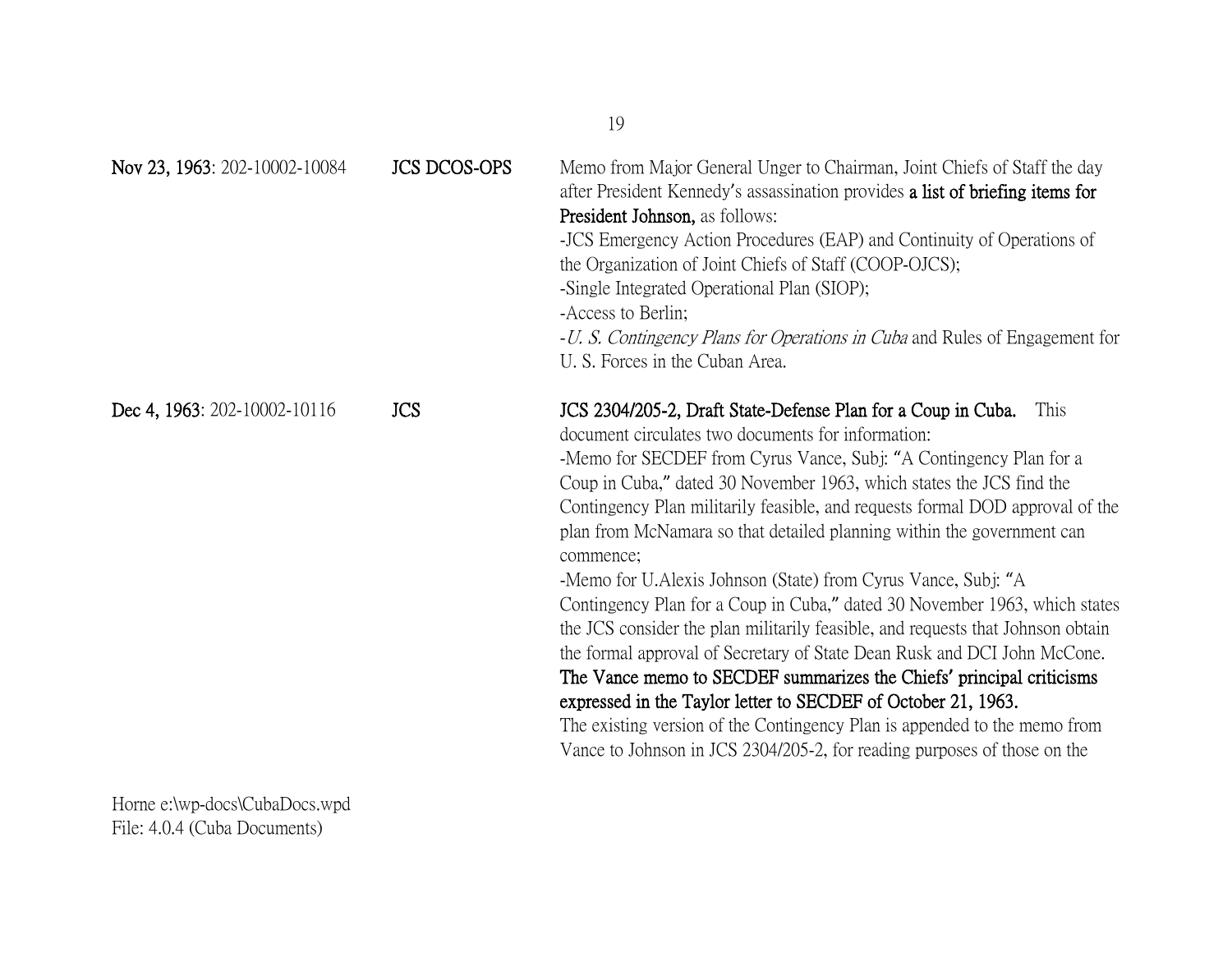#### distribution list.

Dec 11, 1963: 198-10004-10011 Army This memo from Colonel Albro, Director of Foreign Intelligence (ACSI-CX), to Mr. Joseph Califano, Subj: Training of Cuban Refugees in Nicaragua, forwards 4 separate documents related to the subject matter, as follows: -DA Form 586, dated Nov 1, 1963; -Memo for the Record (Army), undated, about events of November 19, 1963; -Memo from Brigadier General Charles Denholm, Acting ACOS for Intelligence (Army), to Mr. Joseph Califano, dated Nov 19, 1963; -Undated Memo for the Record written by Dorothe K. Matlack, Chief, Exploitation Section.

The basic memo of December 11, 1963 contains the following information: -Various anti-Castro

## Cuban leaders were reported by the press in Nicaragua to be visiting Nicaragua in July and August, 1963;

-Following investigation at

the request of the CIA, Army intelligence in Nicaragua reported, in response to a query, that there was "no indication" that retired Army Chief of Mission (for Nicaragua) Colonel Thomas McPhail--visiting Nicaragua at the time--was in any way involved in the training of Cuban refugees in Nicaragua;

-An Army intelligence

report of Nov 1, 1963 (attached) indicated that anti-Castro leader Manuel Artime had been personally attempting to get former members of the Bay of Pigs Brigade, who were now members of the Cuban Inductee Program (*i.e.*, in the U. S. Army), to resign form the U. S. Army and go with him to a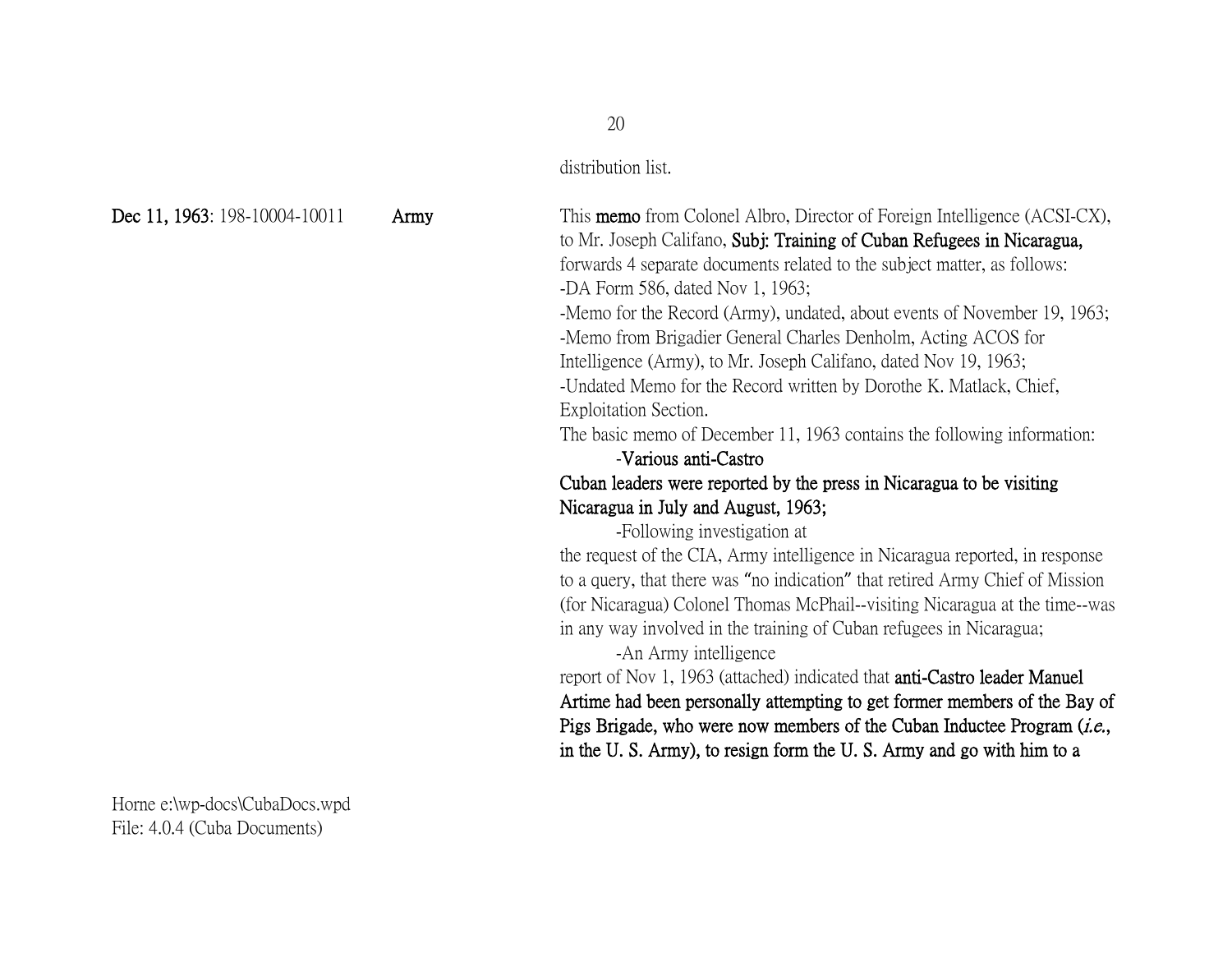|                                |                | revolutionary training camp in Nicaragua;<br>-Para 5 states: "Mr. Robert<br>Kennedy did confer on 17 Nov 63 with Manuel ARTIME Buesa, Roberto<br>SAN ROMAN aka Roberto Perez SAN ROMAN, Jose SAN ROMAN aka<br>Jose Perez SAN ROMAN, and Enrique Jose RUIZ William Alfert.<br>They<br>were scheduled to met with Mr. Robert Kennedy on either 21 or 22<br>November 1963."                                                                                                                                                                                                                                                                                                                                                                                                                                                                                                                                                                                                                                   |
|--------------------------------|----------------|------------------------------------------------------------------------------------------------------------------------------------------------------------------------------------------------------------------------------------------------------------------------------------------------------------------------------------------------------------------------------------------------------------------------------------------------------------------------------------------------------------------------------------------------------------------------------------------------------------------------------------------------------------------------------------------------------------------------------------------------------------------------------------------------------------------------------------------------------------------------------------------------------------------------------------------------------------------------------------------------------------|
| Dec 19, 1963: 202-10002-10010  |                | Earle Wheeler Memorandum for the Record about Meeting with the President on Cuba, 1100 hrs,<br>19 Dec 1963. The memorandum is selectively quoted as follows:<br>-LBJ was most interested in pursuing economic denial actions against Cuba;<br>-Desmond Fitzgerald of the CIA stated in response to questioning that<br>"exploitation of Cuban military disaffection is a long term undertaking.<br>While there are disaffected Cuban military men in important posts, they have<br>not, to date, made any contacts with each other nor formed any sort of group;"<br>- "During the discussion on sabotage and harrassment, the President expressed<br>his reluctance to undertake high risk actions at this time for two reasons:"<br>-attempts to work with<br>OAS against Cuba might be jeopardized;<br>-Soviets are watching<br>closely, and high risk violent actions might influence unfavorably the success<br>of our efforts to achieve further reductions in Soviet military personnel in<br>Cuba. |
| Dec 26, 1963: 202-1098-10086   | Maxwell Taylor | Memo for General Clifton forwards an agenda (submitted at the President's                                                                                                                                                                                                                                                                                                                                                                                                                                                                                                                                                                                                                                                                                                                                                                                                                                                                                                                                  |
| Harna alwn does Cube Does wood |                |                                                                                                                                                                                                                                                                                                                                                                                                                                                                                                                                                                                                                                                                                                                                                                                                                                                                                                                                                                                                            |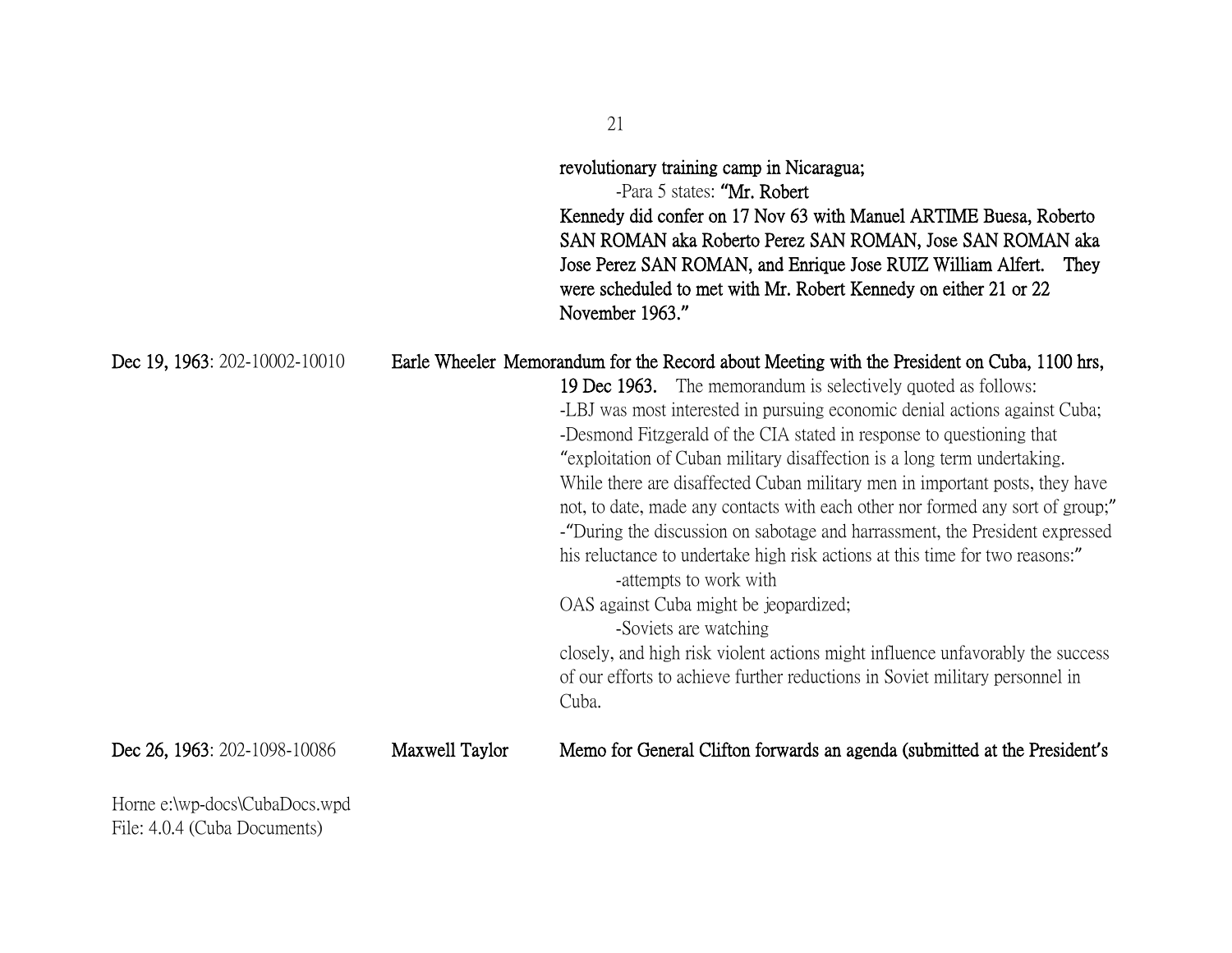### request) for the JCS meeting with the President scheduled for Dec 30, 1963.

 The agenda items appear to be administrative issues  $(i.e.,$  budetary and procurement matters), rather than policy discussions or military contingency discussions.

which forwards a memo of the same date from JCS to CINCLANT directing him to develop a separate contingency plan to support a coup in Cuba within

#### Jan 31, 1964: 202-10002-10117 JCS Memo to SECDEF from JCS, Subj: A Contingency Plan for a Coup in Cuba,

the context of conditions in an attached proposal developed jointly by State, DOD, and CIA. Highlights of the proposal are: -ideal scenario is for coup leaders, with prior knowledge and concurrence of CIA, to establish a provisional government and request U.S. assistance; -if U.S. had prior knowledge of coup, up to 48 hours would be required to insert a joint (CIA, State, and DOD) "special team" into Cuba to evaluate situation and make recommendation as to U.S. action; -U.S. intervention would be based on either a pre-arranged call for help from the Provisional government, or an unexpected call for help from insurrectionists after a coup had started without U.S. concurrence; -coup should appear to have some chance of success to merit U.S. support; -*"*U.S. does not contemplate either a premeditated full scale invasion of Cuba (except in the case of Soviet intervention or the reintroduction of offensive weapons) or the contrivance of a provocation which could be used as a pretext

for such action;*"* -if Soviet military forces take any action to quell a coup, the U.S. would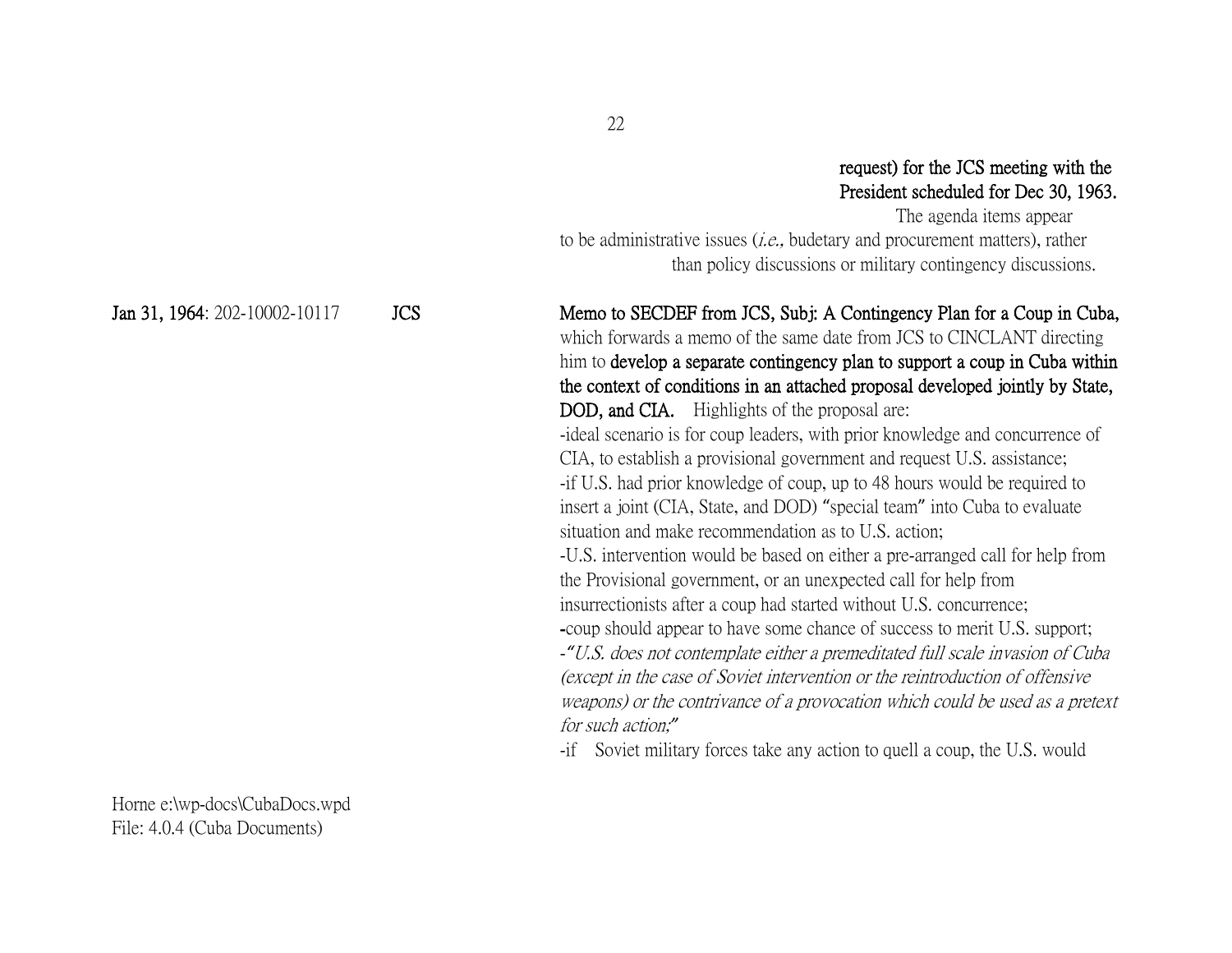immediately implement OPLANs 312 (air strike) and 316 (full scale invasion); -U.S. forces would begin moving logistically into position to enforce a blockade, and to implement OPLANs 312 and 316 upon insertion of the "special team" to evaluate the coup in Cuba;

-upon agreement of the President, instruct the coup leaders to declare a provisional govt, and request U.S. and OAS assistance to provide justification for a blockade;

-blockade designed to discourage Soviet action inside Cuba, and immobilize Cuban Navy and Air Force;

-U. S. will selectively implement portions or all of OPLANs 312 and 316 as required to ensure success of the coup.

-A copy of Cyrus R. Vance**'**s Dec 30, 1963 letter to the Chairman, JCS is enclosed at the end of the document; this letter forwards the final, approved version of **"**A Contingency Plan for a Coup in Cuba**"** (developed jointly by representatives of State and Defense, in coordination with the CIA, and approved by the Secretaries of State and Defense, and by the DCI ) to the Chairman, JCS, and states that the plan **"**...has been revised to reflect generally the views of the Joint Chiefs of Staff.**"** This document forwarded by the Vance letter of December 30, 1963 is the same document discussed above. It appears to be the final, consensus product of the U.S. government regarding what to do about the "Cuba problem" in the post-Missile Crisis environment, and its contents reveal that the unilateral, overt military intervention (air strikes followed by invasion) recommended as a national policy by the Chiefs in the spring of 1962 [per the Northwoods document], and again recommended by the Chiefs in May of 1963 [per JCS 2304/189],